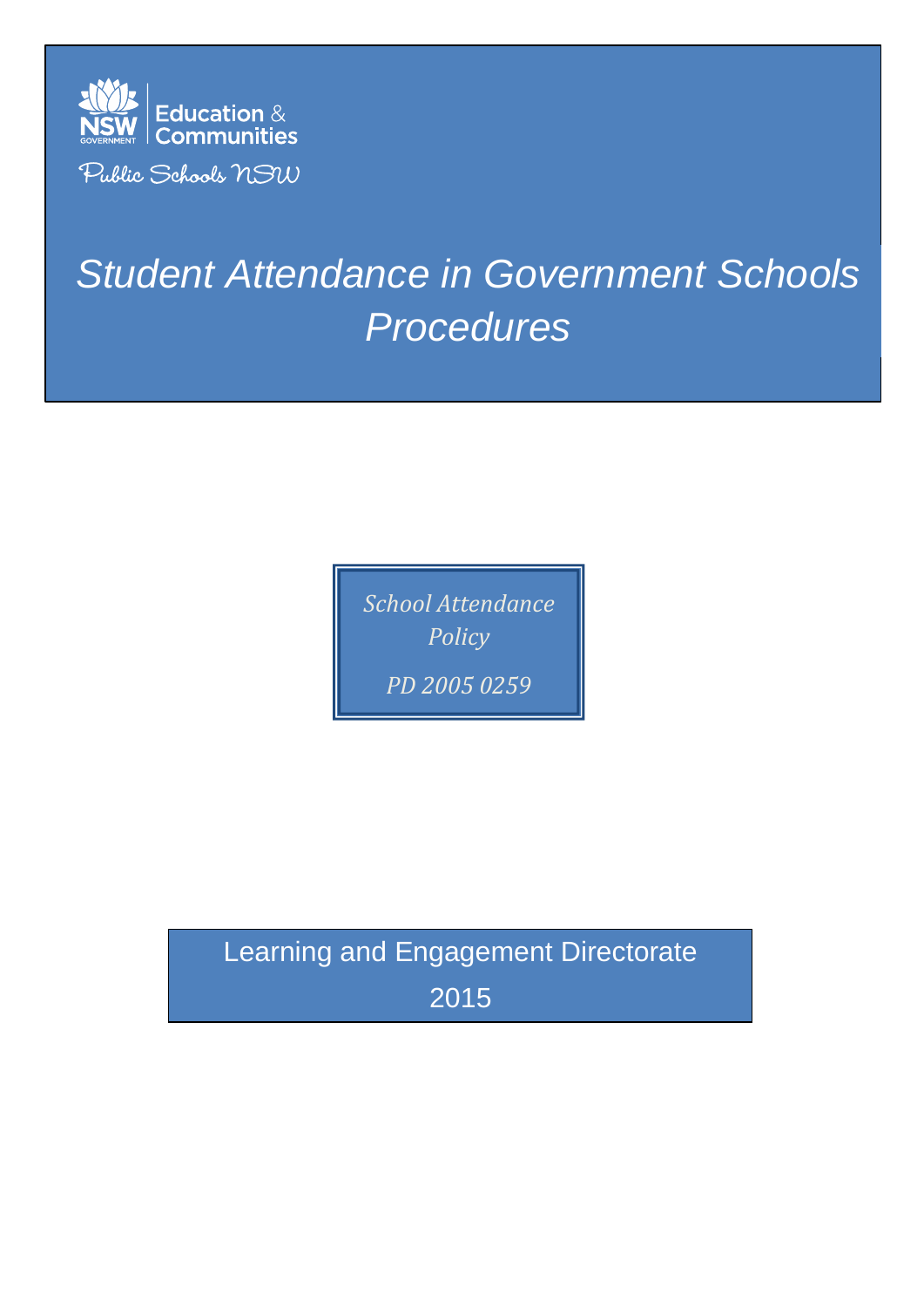# **Contents**

| 1. | $\label{prop:1} In traditional \emph{uaction} \normalsize \begin{minipage}{0.99\textwidth} \centering \begin{minipage}{0.99\textwidth} \centering \end{minipage} \begin{minipage}{0.99\textwidth} \centering \begin{minipage}{0.99\textwidth} \centering \end{minipage} \begin{minipage}{0.99\textwidth} \centering \end{minipage} \begin{minipage}{0.99\textwidth} \centering \end{minipage} \begin{minipage}{0.99\textwidth} \centering \end{minipage} \begin{minipage}{0.99\textwidth} \centering \end{minipage} \begin{minipage}{0.99\textwidth$ |
|----|------------------------------------------------------------------------------------------------------------------------------------------------------------------------------------------------------------------------------------------------------------------------------------------------------------------------------------------------------------------------------------------------------------------------------------------------------------------------------------------------------------------------------------------------------|
| 2. |                                                                                                                                                                                                                                                                                                                                                                                                                                                                                                                                                      |
| 3. |                                                                                                                                                                                                                                                                                                                                                                                                                                                                                                                                                      |
| 4. |                                                                                                                                                                                                                                                                                                                                                                                                                                                                                                                                                      |
| 5. | When should parents be contacted if an explanation for absence has not been received?  4                                                                                                                                                                                                                                                                                                                                                                                                                                                             |
| 6. | Does the principal have to accept the explanation provided by a parent for an absence?4                                                                                                                                                                                                                                                                                                                                                                                                                                                              |
| 7. | What should be done if there are frequent absences being explained as due to illness?4                                                                                                                                                                                                                                                                                                                                                                                                                                                               |
| 8. | What should be done if a student has an unsatisfactory pattern of attendance?5                                                                                                                                                                                                                                                                                                                                                                                                                                                                       |
| 9. | What additional actions can be taken to support the regular attendance of students?7                                                                                                                                                                                                                                                                                                                                                                                                                                                                 |
|    |                                                                                                                                                                                                                                                                                                                                                                                                                                                                                                                                                      |
|    |                                                                                                                                                                                                                                                                                                                                                                                                                                                                                                                                                      |
|    |                                                                                                                                                                                                                                                                                                                                                                                                                                                                                                                                                      |
|    |                                                                                                                                                                                                                                                                                                                                                                                                                                                                                                                                                      |
|    | 12. How should schools manage Applications for Extended Leave (travel or holiday)?  12                                                                                                                                                                                                                                                                                                                                                                                                                                                               |
|    |                                                                                                                                                                                                                                                                                                                                                                                                                                                                                                                                                      |
|    |                                                                                                                                                                                                                                                                                                                                                                                                                                                                                                                                                      |
|    | 14. What are the requirements for students leaving the school grounds during school hours?  14                                                                                                                                                                                                                                                                                                                                                                                                                                                       |
|    | 15. How are students participating in flexible timetables marked on attendance registers? 15                                                                                                                                                                                                                                                                                                                                                                                                                                                         |
|    | 19. Should approval be given for students to attend lessons outside of school during school hours?15                                                                                                                                                                                                                                                                                                                                                                                                                                                 |
|    | 20. When should a student's name be removed from the school's Attendance Register? 16                                                                                                                                                                                                                                                                                                                                                                                                                                                                |
|    | 21. What must occur when students are believed to have left the school and their destination is                                                                                                                                                                                                                                                                                                                                                                                                                                                      |
|    |                                                                                                                                                                                                                                                                                                                                                                                                                                                                                                                                                      |
|    |                                                                                                                                                                                                                                                                                                                                                                                                                                                                                                                                                      |
|    |                                                                                                                                                                                                                                                                                                                                                                                                                                                                                                                                                      |
|    |                                                                                                                                                                                                                                                                                                                                                                                                                                                                                                                                                      |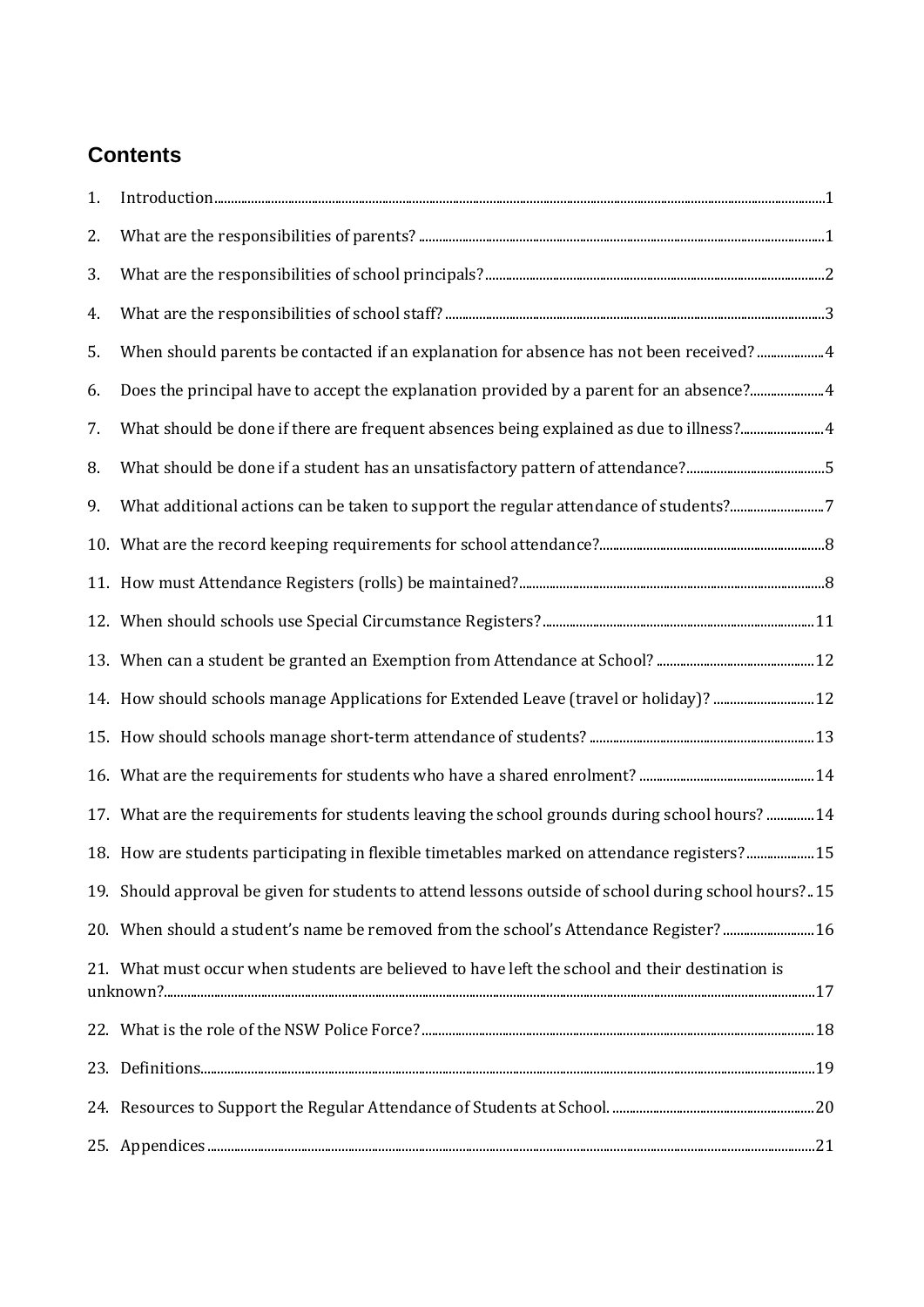## <span id="page-2-0"></span>**1. Introduction**

- 1.1. Regular attendance at school for every student is essential if students are to achieve their potential, and increase their career and life options. Schools in partnerships with parents are responsible for promoting the regular attendance of students. While parents are legally responsible for the regular attendance of their children, school staff, as part of their duty of care, record and monitor part and whole day absences. Schools, in providing a caring teaching and learning environment, which addresses the learning and support needs of students, including those with additional learning and support needs or complex health conditions, foster students' sense of wellbeing and belonging to the school community.
- 1.2. This document supports the **School Attendance Policy** (2015) and applies to all NSW Government schools, excluding pre-schools. It replaces Student Attendance in Government Schools – Procedures 2010.
- 1.3. These procedures should be read in the context of:

[The Enrolment of Students in Government Schools: A Summary and](https://www.det.nsw.edu.au/policies/student_admin/enrolment/enrolpol/PD20020006.shtml?)  [Consolidation of Policy \(1997\)](https://www.det.nsw.edu.au/policies/student_admin/enrolment/enrolpol/PD20020006.shtml?)

Memorandum [DN/06/00168 Enhanced Enrolment Procedures](https://detwww.det.nsw.edu.au/schooladmin/schoolenrolment/memodn0600168.htm) (intranet only)

[Protecting and Supporting Children and Young People Policy](https://www.det.nsw.edu.au/policies/student_serv/child_protection/prot_children/PD20020067.shtml?) and Procedures

## <span id="page-2-1"></span>**2. What are the responsibilities of parents?**

Parents must ensure:

- 2.1. their children of [compulsory school age](http://www.austlii.edu.au/au/legis/nsw/consol_act/ea1990104/s21b.html) are enrolled in a government or registered non-government school or, registered with the [Board of Studies,](http://www.boardofstudies.nsw.edu.au/parents/home-schooling.html)  [Teaching and Educational Standards \(BOSTES\)](http://www.boardofstudies.nsw.edu.au/parents/home-schooling.html) for Home Schooling.
- 2.2. their children who are enrolled at school attend every day the school is open for instruction.
- 2.3. they provide an explanation for absences to the school within 7 days from the first day of any period of absence through means such as telephone call, written note, text message or email. The 7 day timeframe for explaining absences is a requirement of the *Education Act (1990).*
- 2.4. they work in partnership with the school to plan and implement strategies to support regular attendance at school. This includes communicating with the school if they are aware of issues impacting on their child's attendance or engagement with school.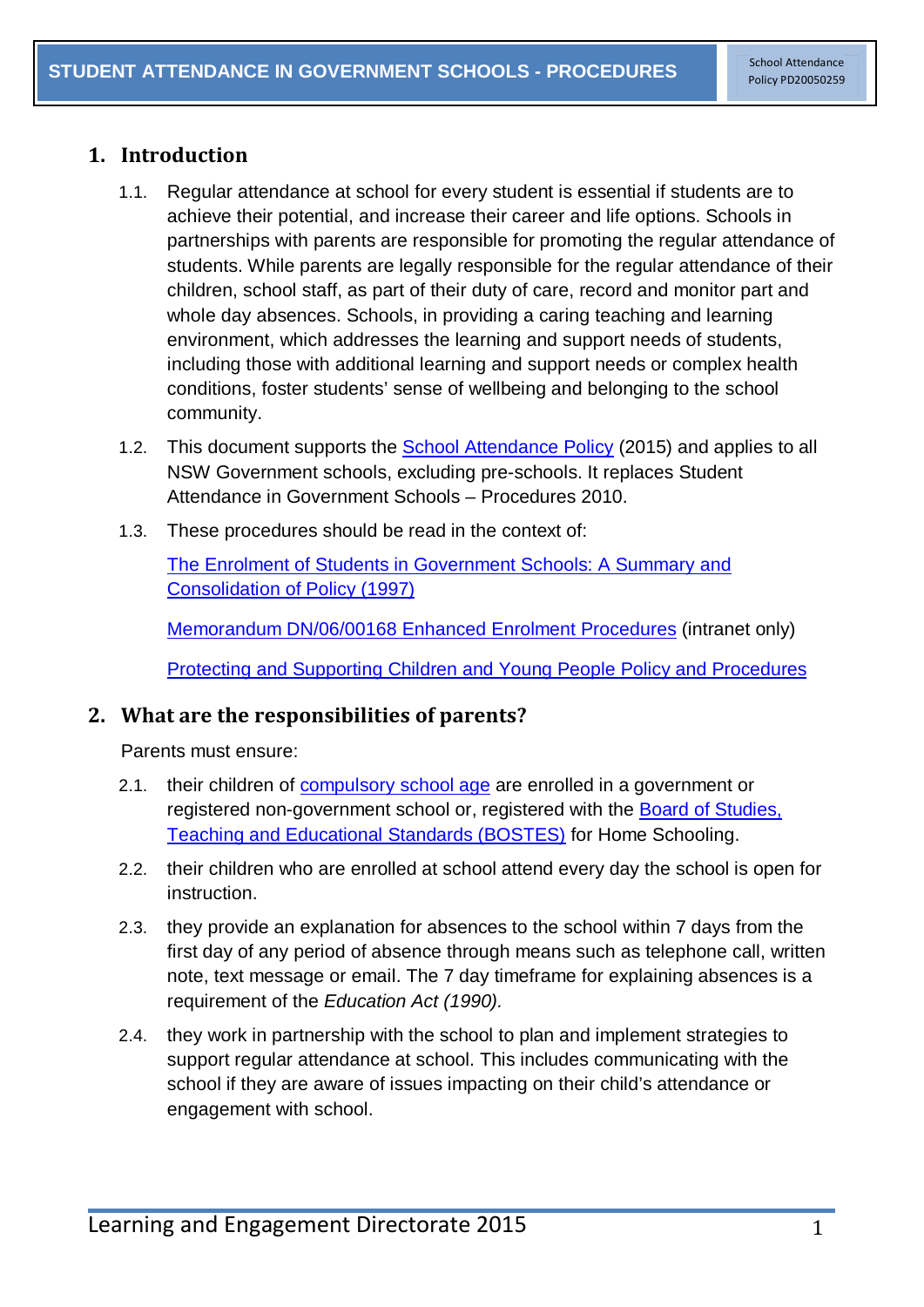## <span id="page-3-0"></span>**3. What are the responsibilities of school principals?**

The [School Attendance Policy](https://www.det.nsw.edu.au/policies/student_admin/attendance/sch_polproc/PD20050259.shtml?level=) outlines core responsibilities of principals regarding school attendance. To effectively implement the school attendance policy principals must ensure:

- 3.1. all attendance records including details of transfers and exemptions are accessible to the Director Public Schools NSW, attendance officers and other personnel nominated by the Secretary Department of Education and Communities, Director Public Schools NSW, or Audit Directorate.
- 3.2. the school regularly evaluates and addresses school attendance through the school plan.
- 3.3. open communication on issues affecting student attendance is promoted with parents.
- 3.4. effective strategies are in place to contact parents where there is a pattern of attendance causing concern or the parent has failed to provide a satisfactory explanation for an absence.
- 3.5. interpreters [and translated materials,](http://www.schools.nsw.edu.au/languagesupport/language/index.php) including letters are available when communicating with parents from language backgrounds other than English in matters relating to school attendance.
- 3.6. school staff are trained to implement school attendance policies and procedures and that personnel with delegated responsibility for maintaining attendance records are supervised.
- 3.7. all cases of unsatisfactory attendance, including part day absences are investigated promptly and school based factors impacting on attendance are addressed.
- 3.8. early identification of students at risk of developing poor school attendance patterns through strategies such as regular roll checks.
- 3.9. attendance reports from roll checks are generated at least fortnightly and tabled at Learning Support Team or attendance meetings for follow up by appropriate staff members.
- 3.10. the school's Learning and Support Team in partnership with parents identify and implement strategies that address the learning and support needs of a student with attendance patterns of concern.
- 3.11. parents, students and the school community are regularly informed of the importance of school and attendance requirements. A range of resources (refer to resource section) have been developed for schools to provide information to parents and key community groups about the requirements of school attendance.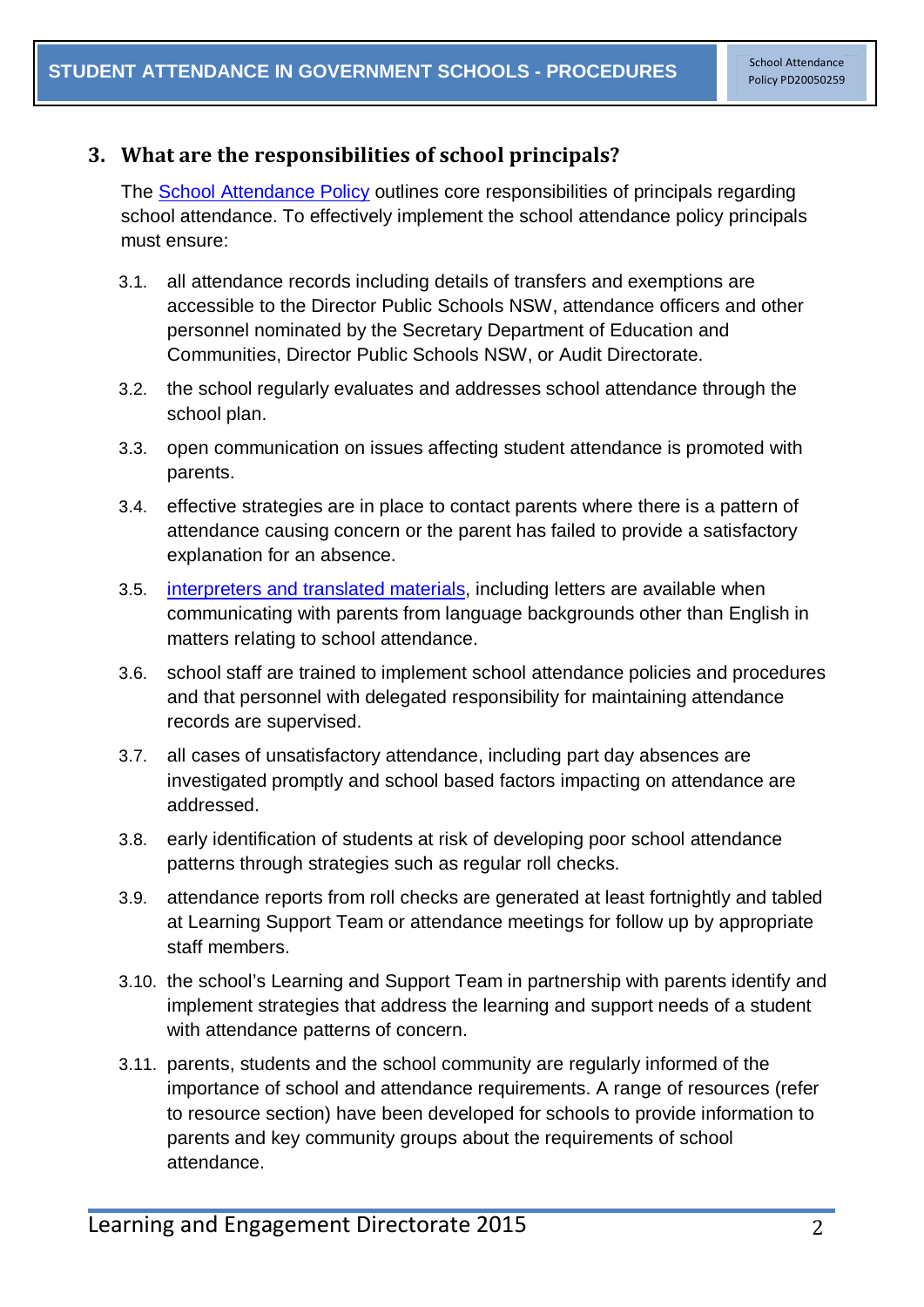- 3.12. effective referral and support networks are established so that students, whose attendance is identified as being of concern, and their families can be connected with relevant services within the department and with local external agencies. Appropriate staff members may be nominated to meet with parents, arrange referrals and to be the contact points for consultation and coordination of school involvement.
- 3.13. communication, collaboration and information sharing occurs with other services and agencies to enhance the effectiveness of interventions with students and families.
- 3.14. any other child protection concerns underlying school attendance issues (including educational neglect) are managed consistent with the [Protecting and](https://www.det.nsw.edu.au/policies/student_serv/child_protection/prot_children/PD20020067.shtml?)  [Supporting Children and Young People Policy and Procedures.](https://www.det.nsw.edu.au/policies/student_serv/child_protection/prot_children/PD20020067.shtml?)
- 3.15. if concerns include not sighting the child principals must, as soon as possible contact the NSW Police Force to request that a child safety check be undertaken.
- 3.16. consideration is given to the [Mandatory Reporter Guide](http://www.keepthemsafe.nsw.gov.au/reporting_concerns/mandatory_reporter_guide) (MRG), specialist advice and professional judgement, where there are concerns about suspected risk of harm. In accordance with the MRG Neglect Education - Habitual Absence is defined as 'The child/young person is of compulsory school age (6 years to current leaving age) AND is habitually absent'. 'Habitually absent is a minimum of 30 days absence within the past 100 school days. However, principals should consider other factors, such as the student's age and learning support needs in deciding on action earlier than the 30 days indicated.
- 3.17. other decisions trees can be used if the underlying issues impacting on school attendance are also of concern. For example, care concerns, neglect: supervision, or child /young person is a danger to self and others.

#### <span id="page-4-0"></span>**4. What are the responsibilities of school staff?**

School staff:

- 4.1. provide a caring teaching and learning environment which fosters students' sense of wellbeing and belonging to the school community.
- 4.2. promote regular attendance at school through teaching and learning activities that acknowledge the learning and support needs of students.
- 4.3. maintain accurate records of student attendance.
- 4.4. alert the principal, or staff member responsible for monitoring attendance, when a student's pattern of attendance is of concern, or if no explanation is received from the parent or carer within required timeframes (see section 5).
- 4.5. when nominated by the principal, liaise with external agencies, arrange referrals,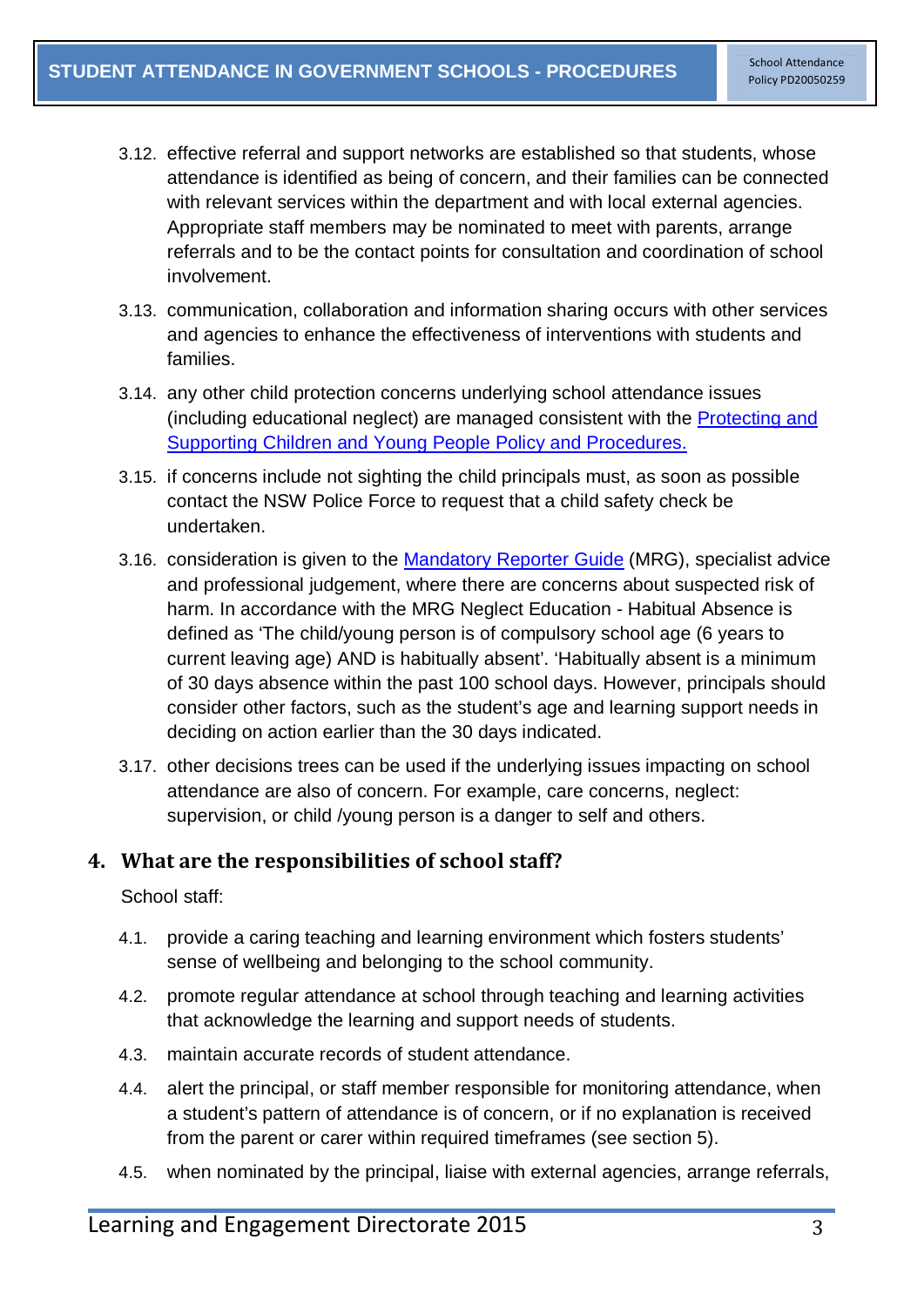coordinate involvement of the school with other services and agencies working with students, and provide feedback about outcomes to the principal.

4.6. who have concerns about the safety, welfare or wellbeing of a child or young person must report their concerns to the principal.

## <span id="page-5-0"></span>**5. When should parents be contacted if an explanation for absence has not been received?**

- 5.1. Principals must ensure the school has effective measures in place to monitor and follow up student absences with parents. Parents must provide an explanation to the school within 7 days of the first day of any period of absence.
- 5.2. If the school does not receive an explanation of the absence from the parents within 7 days, the principal or delegate will take all reasonable measures to contact the parents within 2 school days after the 7 day timeframe has elapsed (if contact has not already been made). The [Telephone Interpreter Service and](http://www.schools.nsw.edu.au/languagesupport/language/index.php)  [translated materials,](http://www.schools.nsw.edu.au/languagesupport/language/index.php) including letters can be used as required when communicating with parents from language backgrounds other than English if an explanation for absence has not been received.
- 5.3. Contact with parents on the same day or following day of an absence where parents have not contacted the school is an effective strategy for supporting regular attendance of students and ensuring absences are explained within the required 7 day period. Contact can be made by means such as providing the parents with an [Absentee Notice-Compulsory School Attendance,](https://www.det.nsw.edu.au/policies/student_admin/attendance/sch_polproc/absentee.pdf) by telephone, email or SMS text message.

# <span id="page-5-1"></span>**6. Does the principal have to accept the explanation provided by a parent for an absence?**

6.1. Principals can decline to accept an explanation for an absence and record the absence as 'unjustified'. The parent should be advised that the explanation has not been accepted and a reason for the decision provided.

# <span id="page-5-2"></span>**7. What should be done if there are frequent absences being explained as due to illness?**

- 7.1. Where frequent absences are explained as being due to illness consultation with parents must occur regarding the health care needs of the child.
- 7.2. Principals can request that the parents provide a medical certificate if they have concerns with the explanation provided, or where there is a history of poor attendance.
- 7.3. Where principals have concerns about the medical certificates being produced for absences they can ask the parents to request that the medical certificate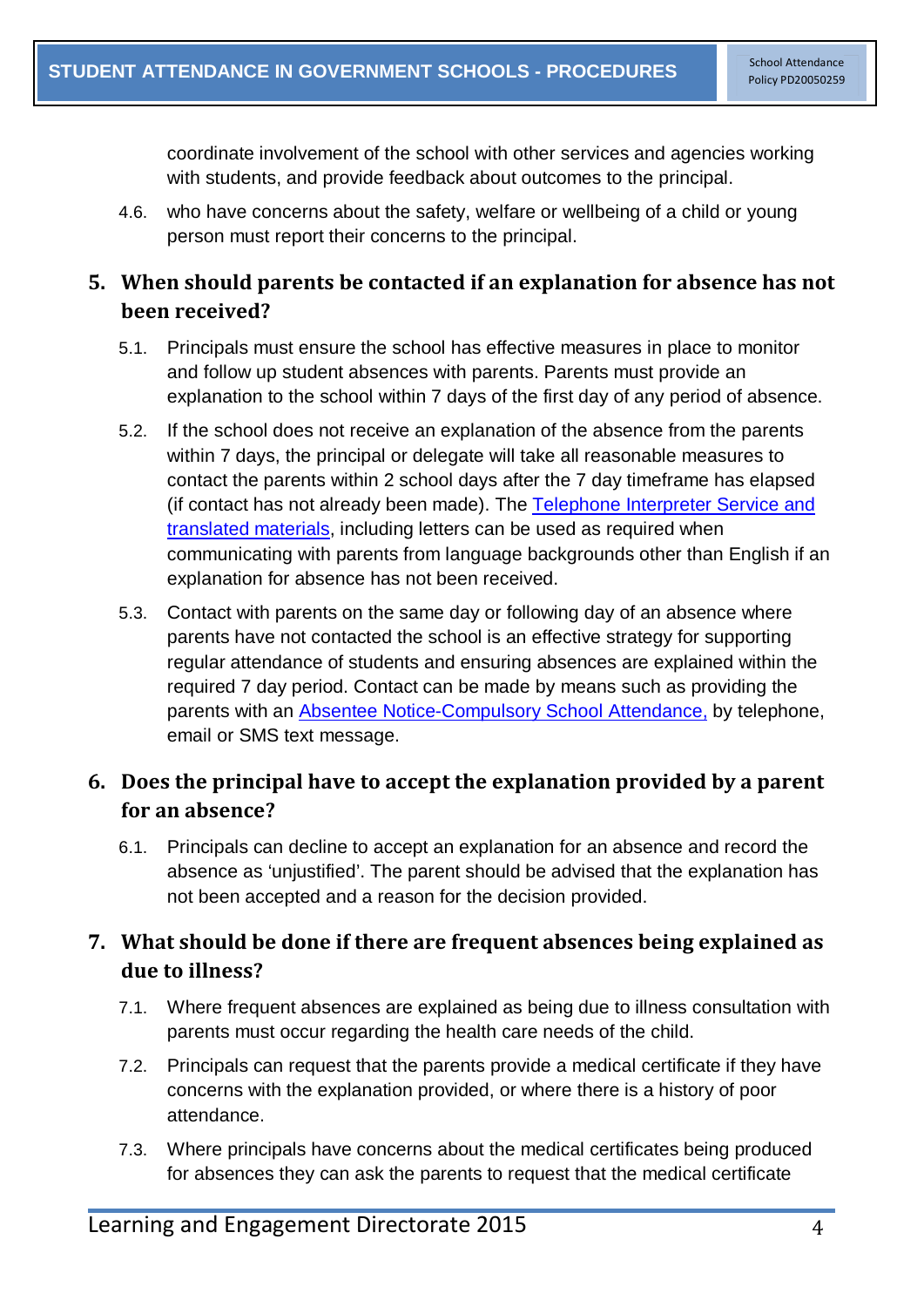states "the child is unfit for school" on specified dates.

- 7.4. Where principals have ongoing concerns they can request the parent's consent for a doctor to provide information to the school about their child's health condition. It is essential the school has all relevant information so that the learning and health care needs of the student can be addressed. If the request is denied or if the principal is still not satisfied with the reason for absence, they can record the absence as 'unjustified'. The principal must consider whether the habitual absence or parental attitude places the child or young person at suspected risk of harm.
- 7.5. Principals can seek information from prescribed bodies under Chapter 16A of the Children and Young Persons (Care and Protection) Act 1998 where they have ongoing concerns regarding a student's safety, welfare or wellbeing. They should also [the Child Wellbeing Unit](https://detwww.det.nsw.edu.au/lists/directoratesaz/stuwelfare/cwu/index.htm) (CWU) or if they believe the student is at risk of significant harm the [Child Protection Helpline.](http://www.community.nsw.gov.au/docs_menu/preventing_child_abuse_and_neglect/resources_for_mandatory_reporters.html)

## <span id="page-6-0"></span>**8. What should be done if a student has an unsatisfactory pattern of attendance?**

- 8.1. Parents are responsible for the regular attendance of students at school. Principals and school staff, in consultation with students and their parents will usually be able to resolve problems of non-attendance. While parents should be reminded of their legal obligations under the [Education Act \(1990\)](http://www.austlii.edu.au/au/legis/nsw/consol_act/ea1990104/) the benefits of attending school regularly should be the focus of this consultation.
- 8.2. A child is considered to have an unsatisfactory school attendance when they have:
	- regular absences without explanation (despite follow-up from the school)
	- regular absences and explanations provided by parents are not accepted by the principal, or
	- extended periods of absence without an explanation or the explanation is not accepted by the principal. An extended period of absence may be consecutive or irregular patterns of non-attendance.
- 8.3. The most effective means of restoring and maintaining regular school attendance includes attendance monitoring practices and regular follow-up of unexplained absences by contacting parents on the same day or the following day of an absence. Early telephone contact with parents is one means of achieving this. The support document [Phone Intervention Program Guidelines](https://www.det.nsw.edu.au/policies/student_admin/attendance/sch_polproc/pips.pdf) describes a strategy for facilitating early telephone contact.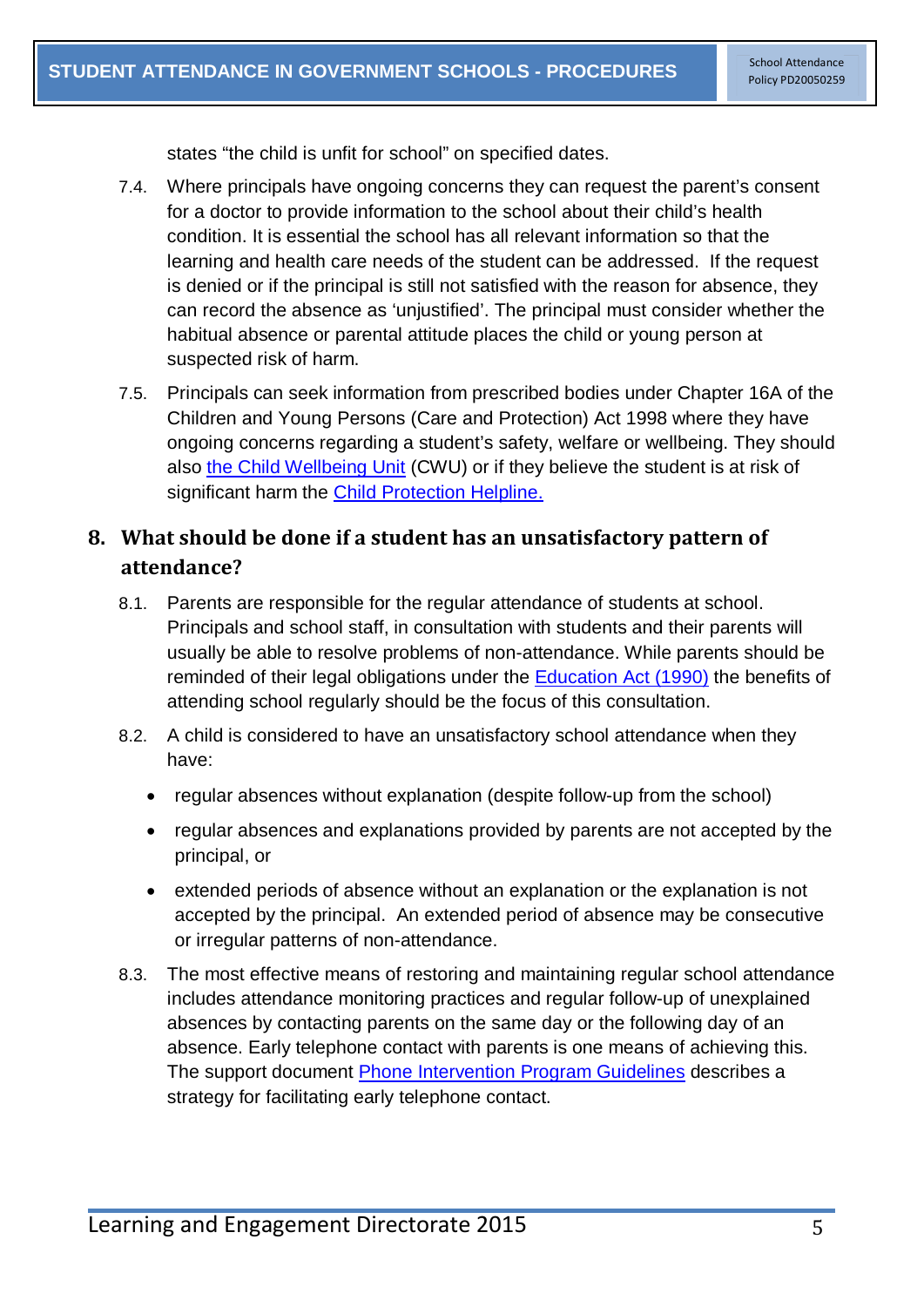- 8.4. Resolution of attendance difficulties may require more targeted school based strategies including:
	- meeting with the student and parents
	- referral to the school's Learning and Support Team to identify and implement strategies that address the learning and support needs for the student
	- development of a school-based attendance improvement plan with the student and parents
	- engaging identified groups of students in programs that support regular attendance and punctuality
	- referral to the school counsellor
	- requesting and sharing information and working collaboratively with other government or non-government agencies
	- [use of interpreters and translated materials](http://www.schools.nsw.edu.au/languagesupport/language/index.php)
	- seeking advice about culturally appropriate responses from relevant services and working collaboratively with them.
- 8.5. The school should identify if other agencies are involved with the family and liaise with them when a student's attendance is of concern and where it is determined that the issues impacting on attendance are outside of the role of the school to address in isolation. The school may have a role in working collaboratively with the services to engage the family. Family case discussions should be attended by school representatives if the issues relate to students whose attendance is a concern. Meetings and interviews at the school may also involve representatives from support agencies. They may be initiated by school, other agency or departmental staff. Schools may also refer families to services, in discussion with families.
- 8.6. If a range of school based interventions has been unsuccessful in resolving attendance difficulties the principal should request support by making an application to the Home School Liaison Program and submitting the application to their local Educational Services Team for consideration. Parents should be advised using the Example Letter – [Principal to parent advising of Application to](https://www.det.nsw.edu.au/policies/student_admin/attendance/sch_polproc/let-1.pdf)  [the Home School Liaison Program](https://www.det.nsw.edu.au/policies/student_admin/attendance/sch_polproc/let-1.pdf)
- 8.7. Copies of communication with parents and documented strategies that the school has implemented to address student attendance issues are to be included with the Application for Home School Liaison support.
- 8.8. Schools, community members and agencies may also report children of apparent compulsory school age, who may not be enrolled, to the Home School Liaison Program. Community members and agencies can report the matter to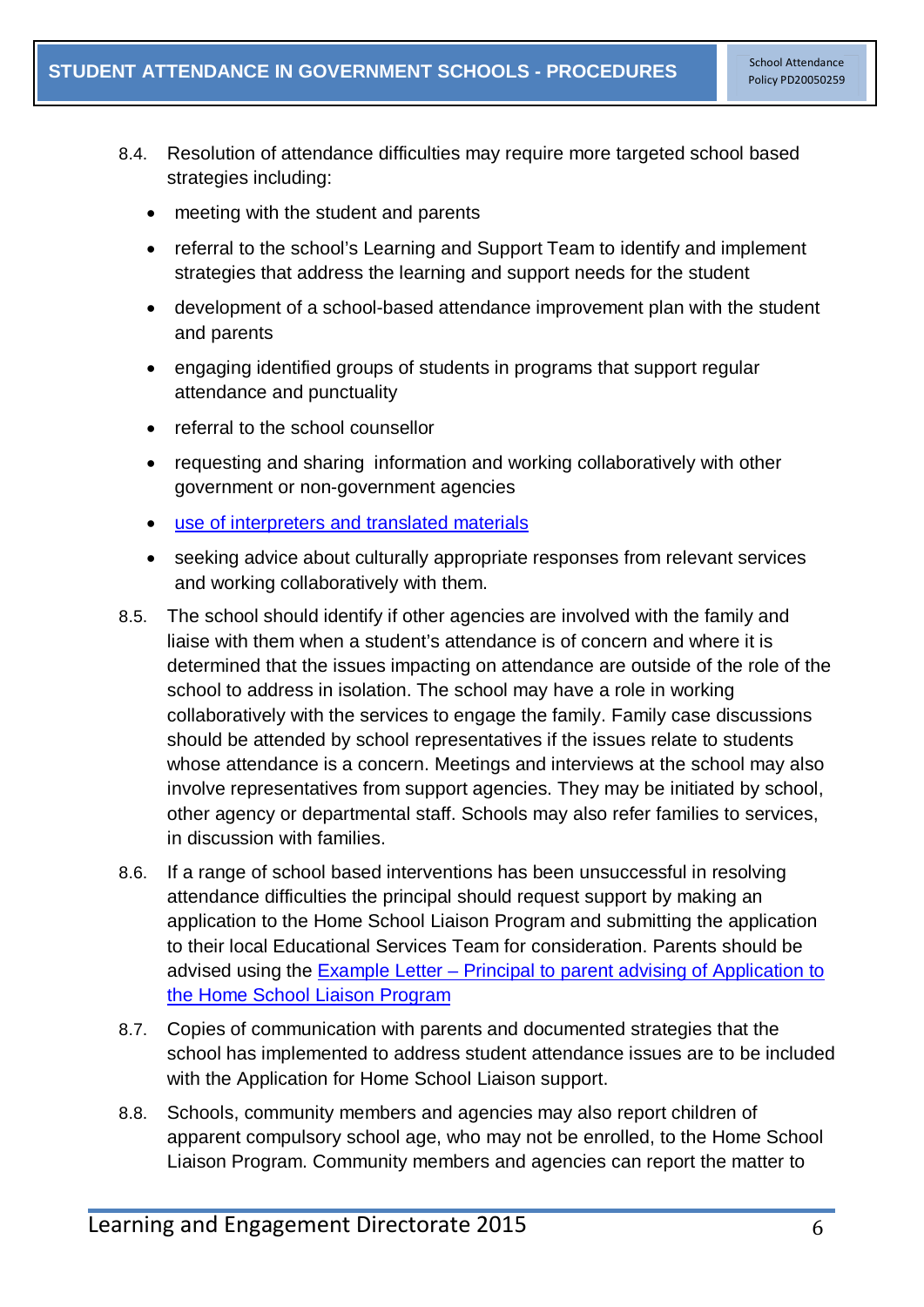their local Department of Education and Communities office or government school who will refer the matter to their local Educational Services Team.

- 8.9. When a case is accepted onto the Home School Liaison Program the principal must ensure that the school continues to implement strategies to support the student's regular attendance at school. Regular communication must be maintained between the school and attendance officers.
- 8.10. In managing attendance concerns consideration should be given to whether the pattern of unsatisfactory attendance may on its own or with other risk factors impact on the safety, welfare or wellbeing of the student. Contact with the [CWU](https://detwww.det.nsw.edu.au/lists/directoratesaz/stuwelfare/cwu/index.htm) should be made or a report to the [Child Protection Helpline](http://www.community.nsw.gov.au/docs_menu/preventing_child_abuse_and_neglect/resources_for_mandatory_reporters.html) if they believe the student is at suspected risk of significant harm.

## <span id="page-8-0"></span>**9. What additional actions can be taken to support the regular attendance of students?**

- 9.1. Legislative amendments effective in January 2010 increased the range of options available to deal with unsatisfactory attendance and non-enrolment at school.
	- A. **Compulsory Schooling Conferences** are conferences directed by either the Children's Court or the Secretary of the Department of Education and Communities (or delegate) for the purpose of ensuring a student is provided with compulsory education. It aims to bring together the parents, student, a member/s of the school executive nominated by the principal, and where appropriate, relevant agencies to help parents to resolve the underlying issues that have led to the student's unsatisfactory attendance. Conferences are convened by an authorised person appointed by the Children's Court or the Secretary of the Department of Education and Communities. Students under the age of 12 are not required to attend compulsory schooling conferences
	- B. **Undertakings** are written agreed commitments regarding action that will be taken to resolve the student's unsatisfactory attendance. Undertakings can be obtained with parents at any time and independently of the conferencing process. Undertakings are also a key outcome of a compulsory schooling conference and are often given by conference participants in addition to parents. They can be entered into evidence in any future court action
	- C. **Compulsory Schooling Orders**. Application for a Compulsory Schooling Order to the Children's Court can be considered where previous measures have been unsuccessful in improving student attendance. It is an extension of efforts aimed at addressing any welfare issues deemed to be adversely affecting a child's attendance at school. The Application to the Children's Court can also include an application for a Court Ordered Attendance **Conference**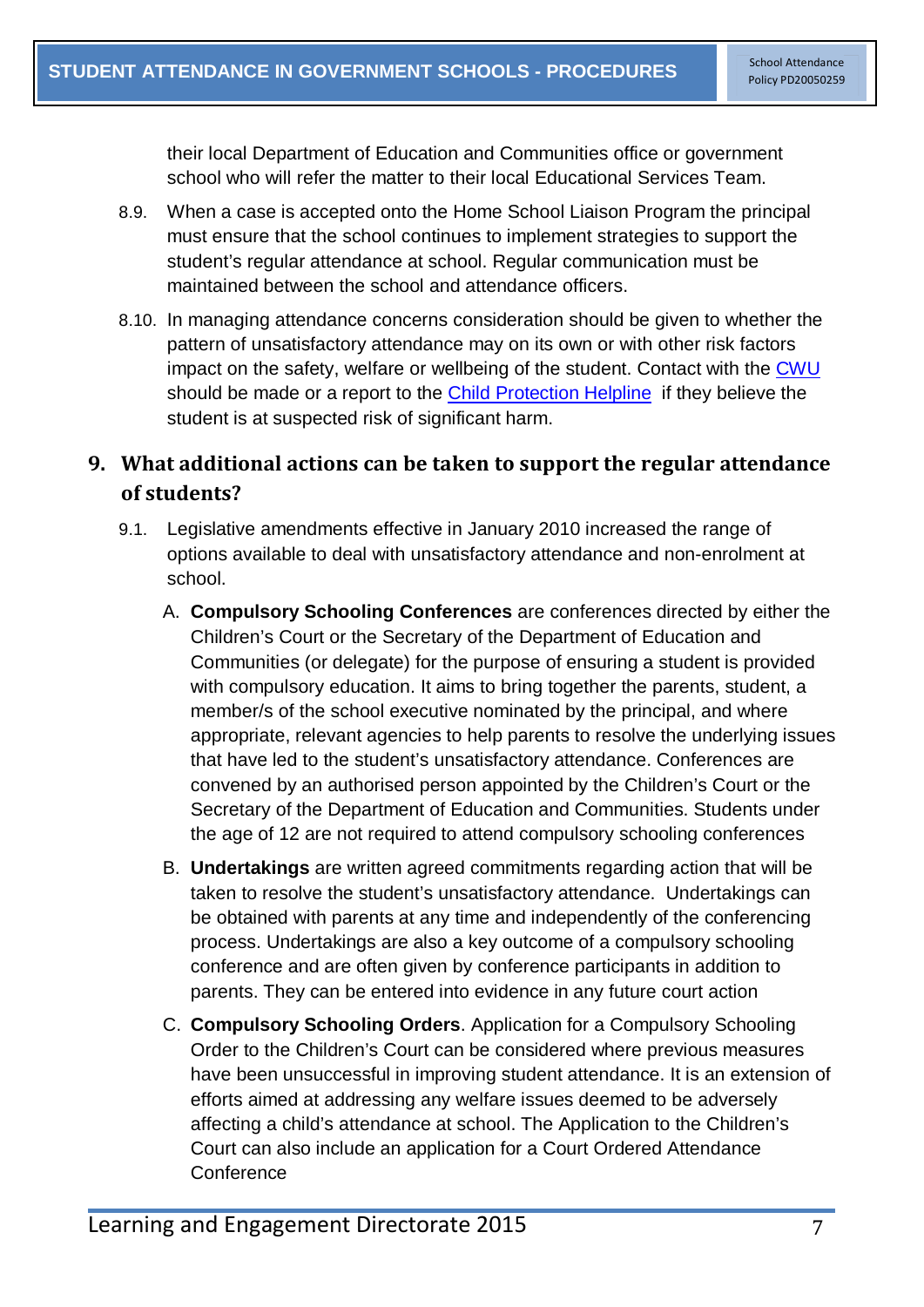D. **Prosecution in the Local Court** is only undertaken when all other avenues have been exhausted, or where there is no likelihood of an Application to the Children's Court rectifying unsatisfactory attendance.

#### <span id="page-9-0"></span>**10.What are the record keeping requirements for school attendance?**

- 10.1. School attendance records must include:
	- A. a Register of Admission to be retained permanently (now maintained on the Enrolment Registration Number System - ERN)
	- B. written notes, records of verbal explanations and records of electronic explanations for absences from parents. This advice is to be retained for two years from the date of receipt
	- C. an Attendance Register (roll), to be retained for three years. In a case where a student has an accident requiring an accident report, all attendance records should be retained until the year the student reaches the age of 25 years
	- D. in secondary schools, a record of the attendance at each lesson, to be retained until the end of the school year
	- E. information detailing a student's absences each year, kept on the student's file until seven years after the student has left. In the case of a student who has had an accident necessitating an accident report, the record should be retained until the student reaches the age of 25 years.
- 10.2. Records for Certificates of Exemptions from attendance and enrolment must be kept consistent with the requirements of the [Exemption from School –](https://www.det.nsw.edu.au/policies/student_admin/attendance/sch_polproc/implementation_2_PD20050259.shtml) [Procedures.](https://www.det.nsw.edu.au/policies/student_admin/attendance/sch_polproc/implementation_2_PD20050259.shtml)

#### <span id="page-9-1"></span>**11.How must Attendance Registers (rolls) be maintained?**

- 11.1. Registering the attendance of students
	- A. The Education Act (1990) (Section 24) requires that attendance registers (rolls) be maintained in a form approved by the Minister. These may be either manual or electronic rolls
	- B. Attendance registers (rolls) must be maintained on all days on which the school is open for instruction including school sports days, swimming carnivals, excursions and similar events
	- C. Attendance information must be recorded on the Department's electronic attendance register, OASIS or SALM/ebs4 or compliant third party systems or an approved manual roll on a daily basis
	- D. Principals may delegate responsibility to staff for the maintenance of the attendance register (rolls). Staff must be trained on the requirements of Student Attendance in Government Schools – Procedures, and the School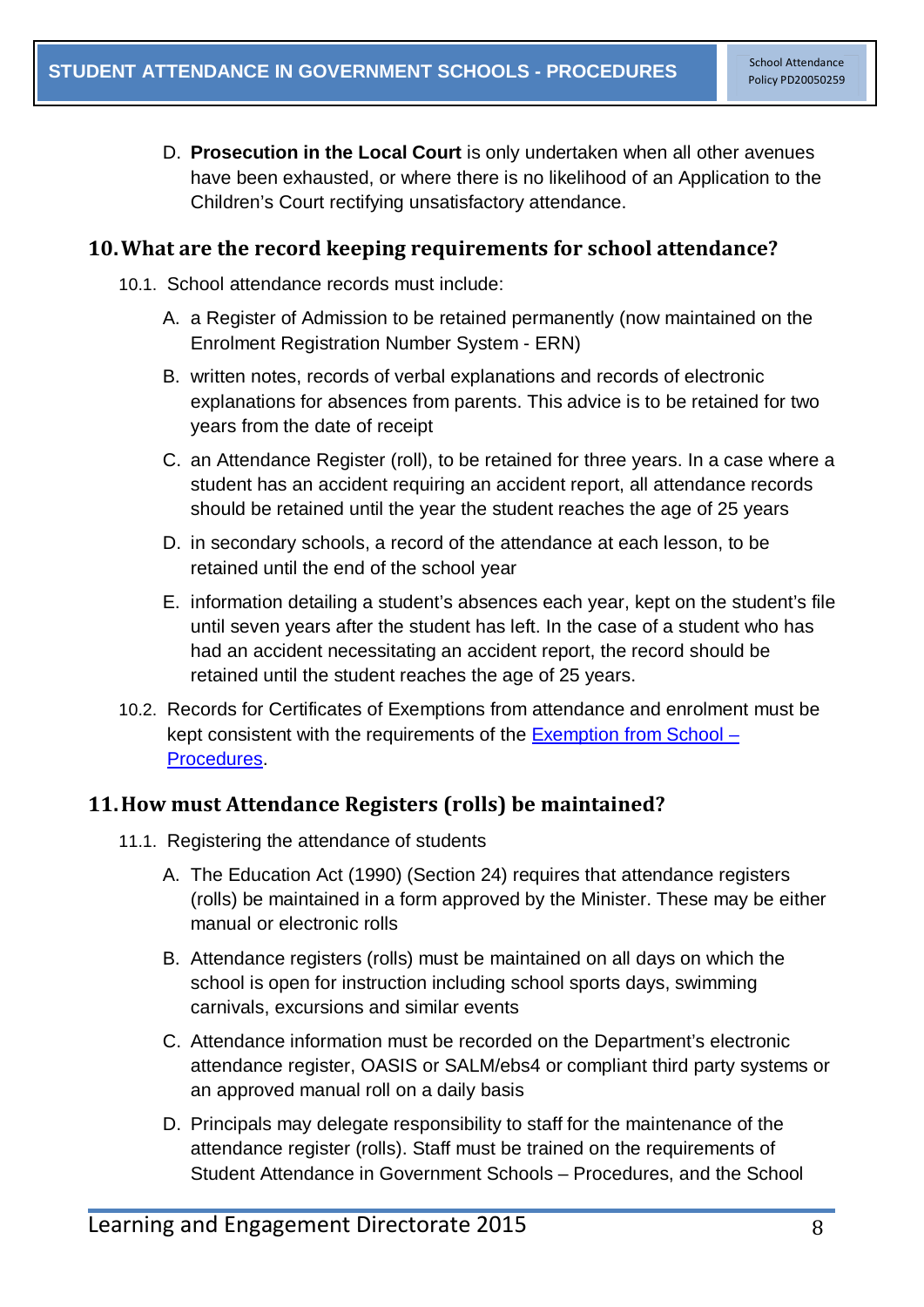Attendance Register Codes. Advice and further information may be obtained from attendance officers

- E. Only the approved codes listed in the [Attendance Register Codes](https://www.det.nsw.edu.au/policies/student_admin/attendance/sch_polproc/reg_codes.pdf) are to be used.
- 11.2. Recording student attendance in compliant third party systems
	- A. Third party system software must comply with the Department's requirements
	- B. Attendance registers must be transferred at least weekly and accurately to the Department's electronic attendance register, OASIS or SALM/ebs4
	- C. Weekly and semester attendance register transfers must include students who have left the school during the year
	- D. Schools must contact IT Helpdesk if they have concerns regarding data transfers.
- 11.3. Record keeping requirements for student attendance
	- A. Attendance registers (rolls) must reflect the highest professional standards
	- B. The teacher or other nominee of the principal responsible for maintaining a manual attendance register is required to sign the register each day. The principal or delegate should countersign the register each week. This becomes the formal record of attendance
	- C. The principal or delegate will ensure that explanations for absences are recorded within 7 days of the occurrence of the absence. Explanations that have been accepted by the principal which are provided after the 7 day period should be retained
	- D. School attendance must be recorded on the attendance register (roll) at the commencement of the school day
	- E. In secondary schools, attendance is also recorded each period or lesson. In primary schools attendance is recorded in classes regularly conducted in locations other than the home classroom
	- F. The exception method (marking absences only) is to be followed by all schools when using a manual roll or OASIS. Schools using SALM/ebs4 should record both presence and absence
	- G. In the case of late arrival or early departure, the precise times of arrival or departure must be recorded with the relevant attendance register codes
	- H. Principals may grant sick leave to students whose absences are satisfactorily explained as being due to illness, or as the result of a medical or paramedical appointment. Principals can request the parents provide a medical certificate of the explanation is doubted or where there is a history of poor attendance. **Please Note:** Refer to the document [Attendance Register Codes](https://www.det.nsw.edu.au/policies/student_admin/attendance/sch_polproc/reg_codes.pdf) for further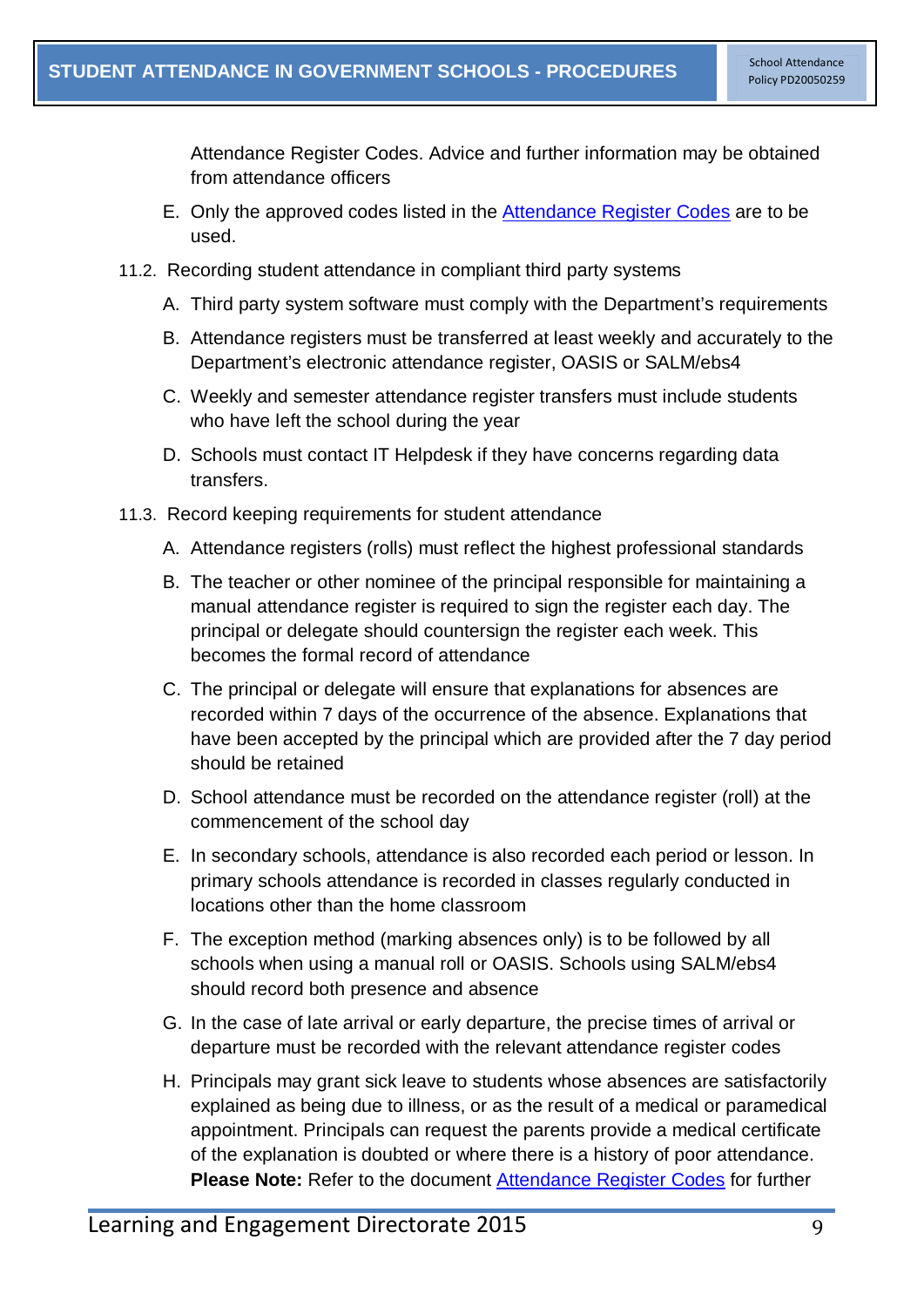guidance on the use of approved attendance register codes.

- 11.4. Where errors occur in roll marking:
	- A. in an electronic attendance register an amendment should be made within 7 days of the absence.
	- B. in a manual attendance register  $-$  a line is to be ruled through the existing entry and the correct entry made above within 7 days of the absence. Correction fluid must not be used.
- 11.5. School sport is an integral part of the curriculum and principals must ensure adequate attendance monitoring practices occur for the safety of all students. Specific sports rolls must be marked at the beginning and conclusion of each sports session. Attendance information contained on sports rolls must be transferred to the attendance register (roll). Class teachers or secondary school sports co-ordinators must follow up absentees promptly and ensure that the school's procedures for managing fractional truancy are implemented.
- 11.6. Security of attendance registers (rolls)
	- A. Manual Attendance registers (rolls) must be stored in a secure location within the school.
	- B. Attendance registers (rolls) must not be removed from the school premises unless removal is warranted by exceptional circumstances such as fire or flood. School staff must not take attendance registers (rolls) home.
	- C. The loss of a manual attendance register (roll) is a serious occurrence and must be reported immediately to the Director Public Schools NSW. A new attendance register (roll) should be commenced immediately. Attendance information referring to absences on occasions prior to commencement of the new register must not be included.
	- D. A notice signed by the principal must be attached to the new attendance register (roll). The notice must state the period for which the original register was a record of student attendance (e.g. 1 February – 30 March 2014) and the date from which the replacement attendance register (roll) commences.
	- E. At the end of each school year the principal must ensure that the attendance register (roll) and attached Special Circumstance Registers are preserved as a complete record of students' absences for that year.
- <span id="page-11-0"></span>11.7. An attendance officer will conduct regular roll checks of individual student attendance. In addition they will conduct an audit of the school's attendance procedures and records at least annually in conjunction with a member of the school executive. The report of the audit is for the advice of the principal.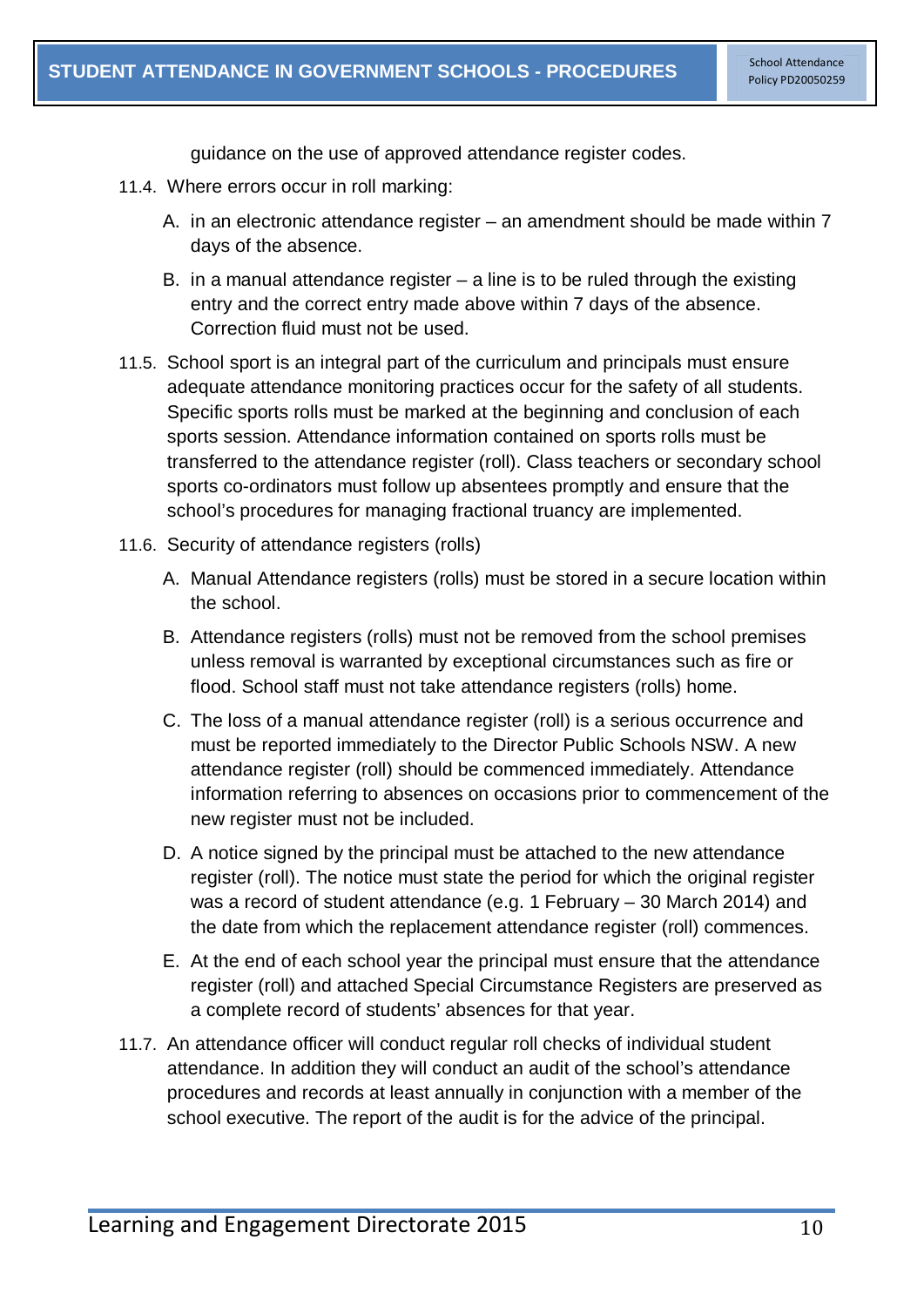#### **12.When should schools use Special Circumstance Registers?**

- 12.1. Attendance Registers must be maintained each day the school is open for instruction; however [Special Circumstance Registers](https://www.det.nsw.edu.au/policies/student_admin/attendance/sch_polproc/spcir_reg.pdf) should be used:
	- A. when there is full or part day industrial action involving teachers
	- B. when there is an approved school development day
	- C. on days on which the school is inaccessible due to natural occurrences such as fire or flood. Principals should consult with the Director Public Schools NSW, prior to deciding that a school is inaccessible
	- D. when students with a shared enrolment are attending specialist education settings and that setting is not the home or census school
	- E. when students are attending another NSW government school for a short period of time, while enrolled in their local school. The Attendance Register Code 'H' should be used on the local school's Attendance Register (roll)
	- F. for students who attend a Suspension Centre who are suspended from school in accordance with the Department's Suspension and Expulsion of School Students – Procedures. The Attendance Register Code 'E' should be used on the school's Attendance Register (roll) to denote the days the student was suspended from school.
- 12.2. Special Circumstance Registers should:
	- A. specify the dates and times of the variation
	- B. indicate the reason for the variation
	- C. list students attending on that day
	- D. be signed by the teacher maintaining the register
	- E. be forwarded to the student's enrolled school at the end of each school week (for students with a shared enrolment attending a special setting, or students attending suspension centres)
	- F. be permanently attached to the Attendance Registers (rolls).
- 12.3. On days outlined in A, B or C in 12.1 above, on the Manual Attendance Register (roll), a broken line must be ruled through that day's column and the notation 'Roll not marked – see Special Circumstance Register' recorded within.
- 12.4. Absences on these days are not to be recorded on student records or counted as absences for statistical purposes.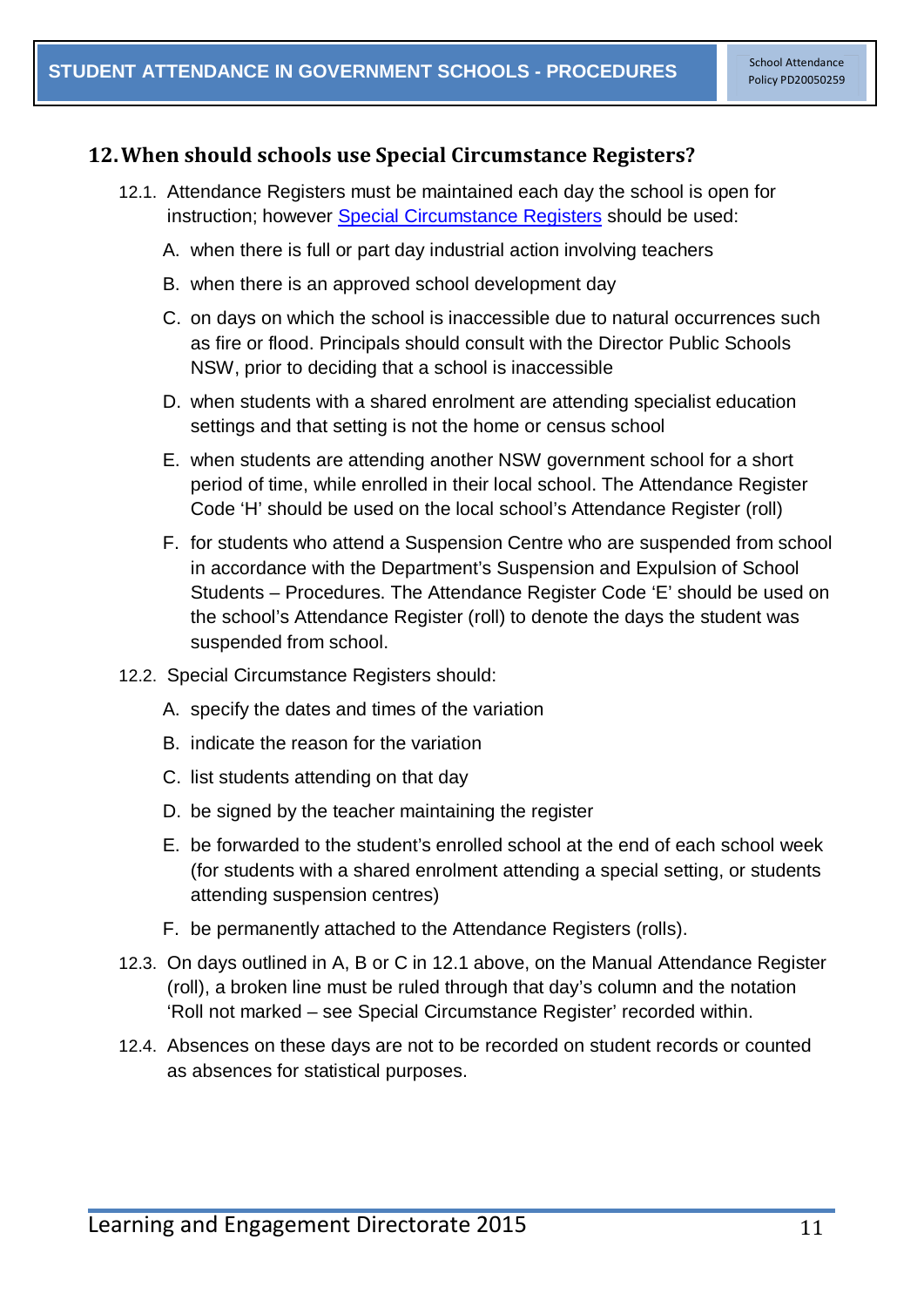## <span id="page-13-0"></span>**13.When can a student be granted an Exemption from Attendance at School?**

- 13.1. Certificates of Exemption from the compulsory schooling requirements of the Education Act (1990) must only be granted by the delegated officer when it has been clearly demonstrated by the applicant that an exemption is in the student's best interests in the short and long term and that alternatives to exemption have been considered. For example, it may be in the student's best interests and be more appropriate to access distance education than be exempted from attending school.
- 13.2. Applications for a Certificate of Exemption from School must be managed consistent with the *[Exemption from School –](https://www.det.nsw.edu.au/policies/student_admin/attendance/sch_polproc/exempt_gui.pdf) Procedures*. Principals must consult this document when considering an application for Exemption from School.

## <span id="page-13-1"></span>**14.How should schools manage Applications for Extended Leave (travel or holiday)?**

- 14.1. From the beginning of 2015, family holidays and travel are no longer considered under the *[Exemption from](https://www.det.nsw.edu.au/policies/student_admin/attendance/sch_polproc/exempt_gui.pdf) School - Procedures* . Travel outside of vacation period is now counted as an absence for statistical purposes.
- 14.2. A Certificate of Extended Leave Travel should not be issued where the principal is aware that the student has been the subject of a Child Protection report made to Family and Community Services, or contact with the Child Wellbeing Unit, and for whom unresolved issues concerning a risk of harm remain.
- 14.3. A principal should not accept a reason for travel during school term if it is not in the best interests of the student. Educational, social and participation reasons, should be specified on the application.
- 14.4. Travel is considered to be domestic or international travel for the purpose of a family holiday, family business, bereavement or other reasons, which should be specified on the application.
- 14.5. Principals should consult with parents about the intention of the travel and in the case of family holidays encourage parents to take holidays with their child during school vacation periods.
- 14.6. Where a principal considers that the travel is appropriate during school term, the principal should issue the parent with an Application for Extended Leave – Travel for completion and inform the parent that if the application is accepted, the absences will be recorded as "L" – Leave.
- 14.7. Principals should request travel documentation, such as travel itinerary or eticket, and ensure this is attached to the application.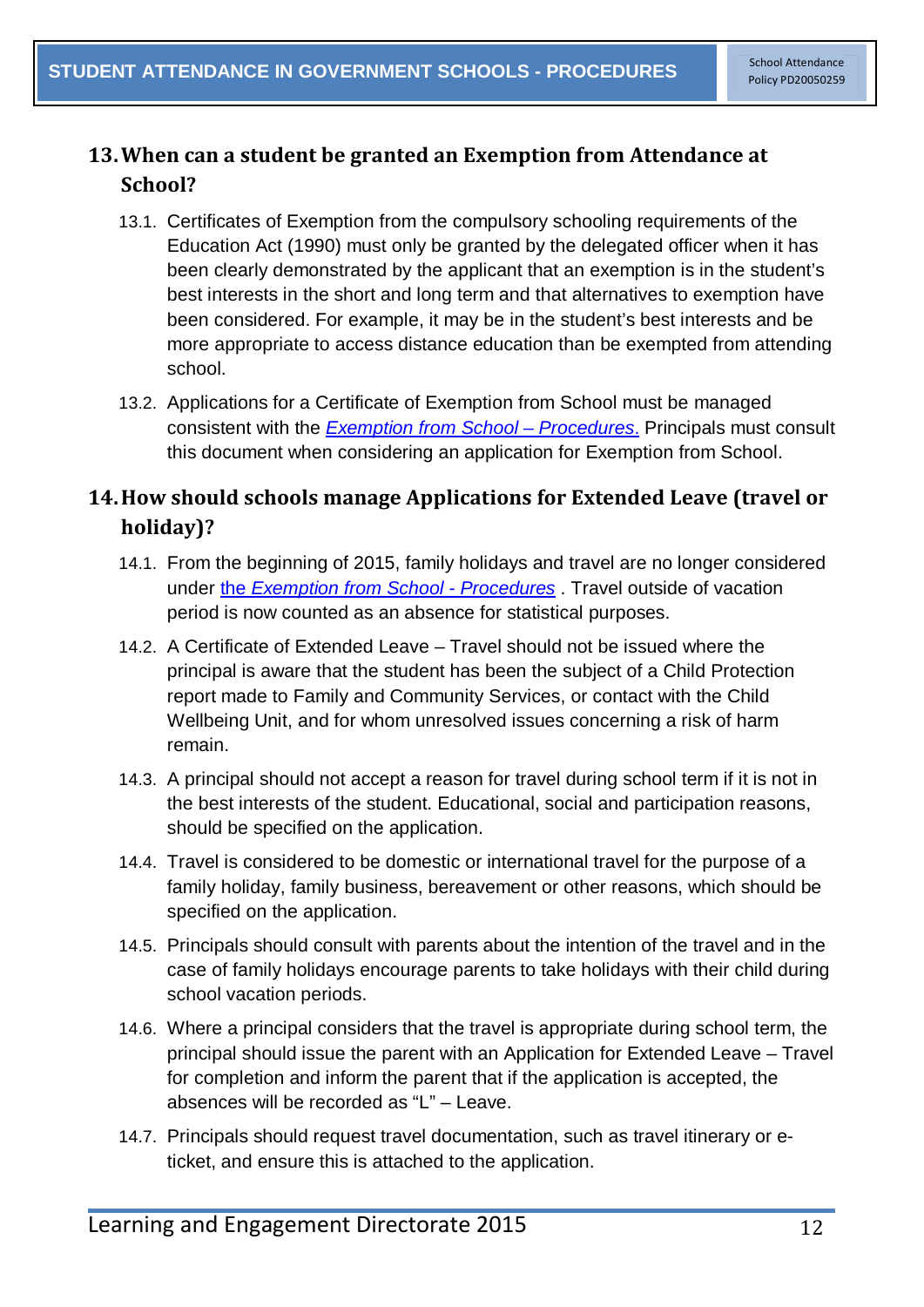- 14.8. Principals should ensure that parents are assisted with the completion of the application and provide a translation service if required.
- 14.9. When travels period exceeds one school term access to Distance Education must be considered. Refer to *Distance Education: [Enrolment Procedures 2014](http://www.schools.nsw.edu.au/media/downloads/rde/ruraledu/de-enrolproc.pdf)*
- 14.10.Principals may decline to accept a parent's Application for Extended Leave Travel. In this case the parent must be advised in writing. Refer to example letter – Declining an Application for a Certificate of Extended Leave – Travel.
- 14.11.If a student or students do not return on the date specified, the principal must ensure the parents are contacted to establish the whereabouts of the student. If contact is not established then the principal should follow processes associated with an Application for Home School Liaison Program support.
- 14.12.On accepting a parent's Application a Certificate of Extended Leave Travel must be issued. The original certificate is provided to the parent and a copy of the certificate placed in each student's record.
- 14.13.An Application for Extended Leave form, Certificate of Extended Leave and example letter for declining an application are available in the appendices of this document. The application and certificate can be downloaded from the links below:

[Application for Extended Leave \(travel or holiday\)](https://www.det.nsw.edu.au/policies/student_admin/attendance/sch_polproc/app-extl.pdf) **[Certificate of Extended Leave](https://www.det.nsw.edu.au/policies/student_admin/attendance/sch_polproc/cert-extl.pdf)** 

#### <span id="page-14-0"></span>**15.How should schools manage short-term attendance of students?**

- 15.1. Students may be enrolled in only one school at any given time. However, for a variety of family circumstances a student enrolled at a NSW government school may need to attend another NSW government school for a short period of time. Such circumstances include, but are not limited to, family relocation to care for relatives and, family member requiring medical treatment in a location away from their family residence.
- 15.2. Short-term attendance is generally for periods not exceeding 10 school weeks.
- 15.3. Short-term attendance arrangements should not unduly disrupt programs in the host school. They should not result in any reorganisation of classes or timetables.
- 15.4. Prior to agreeing to the short-term attendance of a student, the principal of the host school should gather the necessary information from the student's enrolled school to determine if a risk assessment is required. The objective of the risk assessment should be the maintenance of a safe learning environment for staff and students. Principals should refer to [Legal Issues Bulletin](https://detwww.det.nsw.edu.au/lists/directoratesaz/legalservices/ls/legalissuesbul/bulletinsissued/index.htm) 43.
- 15.5. The host school should complete a [Special Circumstance](https://www.det.nsw.edu.au/policies/student_admin/attendance/sch_polproc/spcir_reg.pdf) Register for the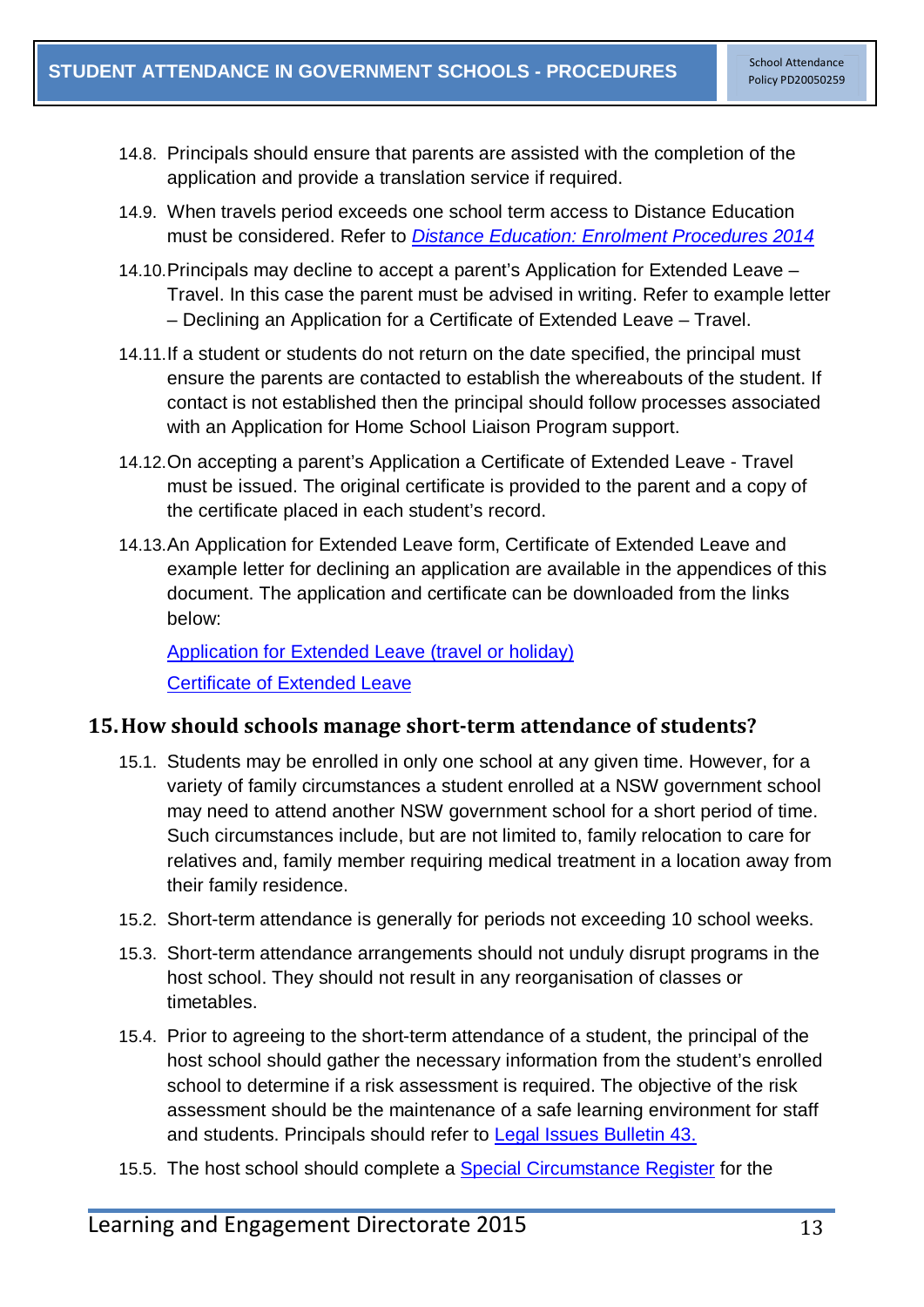student's attendance and forward it to the student's enrolled school at the end of each week for inclusion in the Attendance Register (roll).

#### <span id="page-15-0"></span>**16.What are the requirements for students who have a shared enrolment?**

- 16.1. Students can attend a specialist education setting separate to a mainstream school on a sessional or full-time basis in line with the Department's Enrolment Policy [\(Enrolment of Students in NSW Government Schools: A Summary and](https://www.det.nsw.edu.au/policies/student_admin/enrolment/enrolpol/PD20020006.shtml?)  [Consolidation of Policy 1997\).](https://www.det.nsw.edu.au/policies/student_admin/enrolment/enrolpol/PD20020006.shtml?)
- 16.2. Specialist educational settings can include tutorial centres and programs, behaviour schools, juvenile justice and hospital schools.
- 16.3. Where the mainstream school principal verifies that a student is attending a specialist education setting, the mainstream school can mark the Attendance Register (roll) with the Attendance Register Code 'H' to denote student attending specialist education setting on a sessional or full–time basis.
- 16.4. Where the duration of attendance at a specialist education setting is more than four days in duration, the specialist education setting should use the Special Circumstances Register to record student attendance. The [Special Circumstance](https://www.det.nsw.edu.au/policies/student_admin/attendance/sch_polproc/spcir_reg.pdf)  [Register](https://www.det.nsw.edu.au/policies/student_admin/attendance/sch_polproc/spcir_reg.pdf) should be returned to the student's mainstream school at the end of each school week.

## <span id="page-15-1"></span>**17.What are the requirements for students leaving the school grounds during school hours?**

- 17.1. All government secondary schools are required to issue a leave pass to students (Years 7 -12) who have permission to leave school premises during normal school hours.
- 17.2. The school leave pass assists attendance officers, police officers and community members to identify students who have permission to be out of school during normal school hours.
- 17.3. Schools should inform the school community about their school leave pass system. Students should be reminded regularly that authorised attendance officers including police officers, can direct them to return to school if they do not have a valid leave pass. Authorised attendance officers will then notify the school that a student has been identified as being out of school without a valid leave pass. The school should investigate the matter and if truancy is confirmed the student's parents must be informed.
- 17.4. The leave pass is only valid on the day of issue. Passes must be valid and contain the school logo or name, date and time and able to be recognised by authorised attendance officers, including police officers.
- 17.5. Students accompanied by school staff on school sporting activities or excursions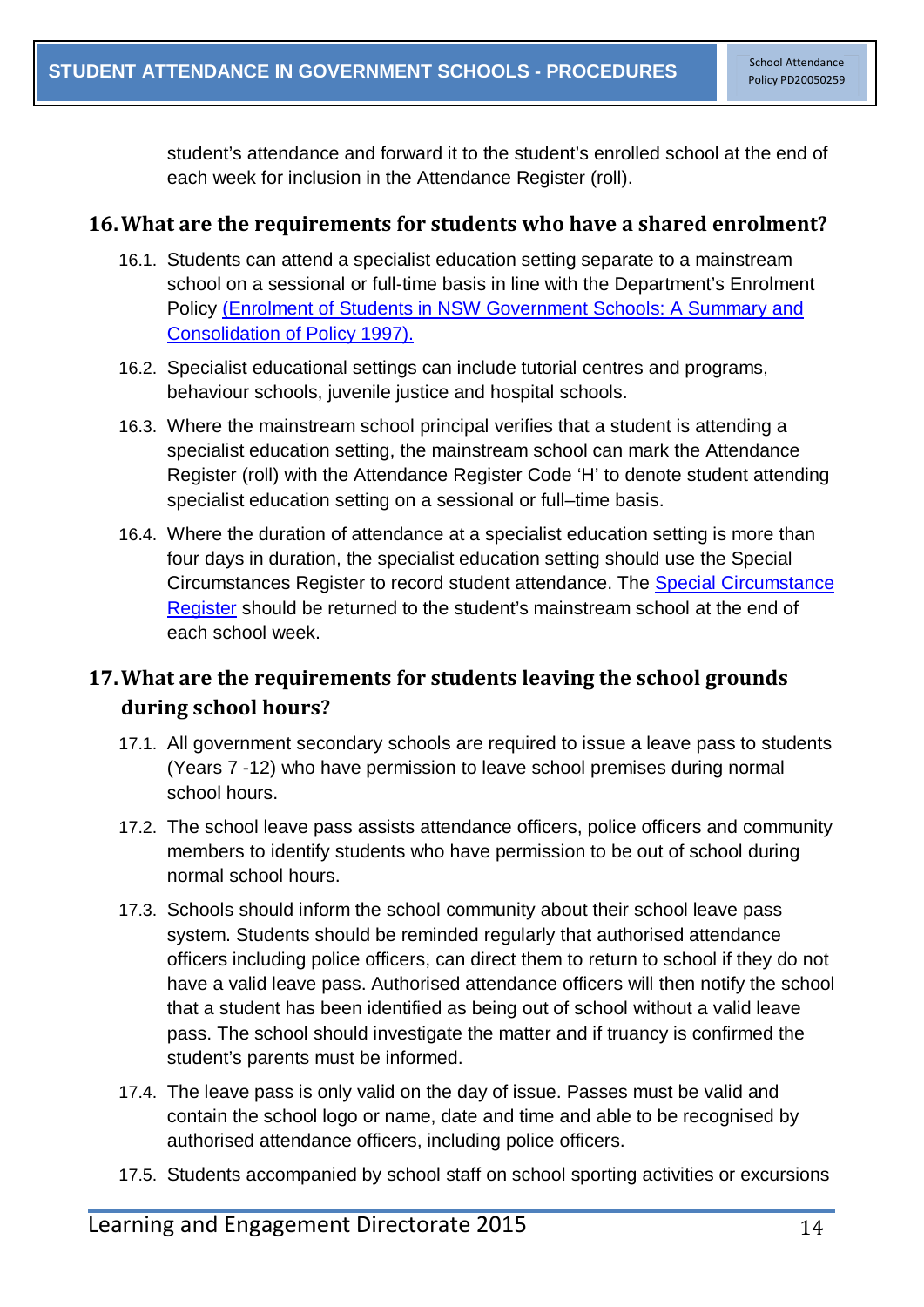do not require a leave pass.

17.6. Students participating in regular, timetabled school activities such as vocational education training that necessitate them leaving school premises, or students who go home for lunch each day do not require the use of a leave pass. These students should be provided with documentation describing the purpose and duration of these activities. A timetable on school letterhead or bearing the school stamp would be sufficient.

## <span id="page-16-0"></span>**18.How are students participating in flexible timetables marked on attendance registers?**

- 18.1. The attendance of students participating in flexible timetables includes, but is not limited to:
	- secondary students not present at school because they are not required to be at school. This could also apply for blocks of examinations where students attend on different days.
	- secondary students participating in pathways to completing their Higher School Certificate course.
	- kindergarten students at the commencement of the school year as they undertake Best Start assessments.
- 18.2. The attendance of students participating in flexible timetables must be recorded in the same manner as other students. However, scheduled days or periods of non-attendance must not be marked as absences. The Attendance Register Code 'F' should be used to denote periods of non-attendance.
- 18.3. Students participating in flexible timetables should be provided with documentation identifying specific days or parts of days when they are not required to be at school.

# <span id="page-16-1"></span>**19.Should approval be given for students to attend lessons outside of school during school hours?**

- 19.1. Involvement in private lessons, such as dance and music classes conducted outside the school during school hours may not be conducive to the effective operation of the school or to the education of the student concerned. Students' involvement in extra-curricular activities will usually be limited to outside school hours.
- 19.2. Where attendance at a private lesson during school hours is of exceptional importance such as sitting examinations, principals may use their discretion in justifying the absence. This provision must not be used on a regular basis.
- 19.3. If parents withdraw their children from school for private lessons an unjustified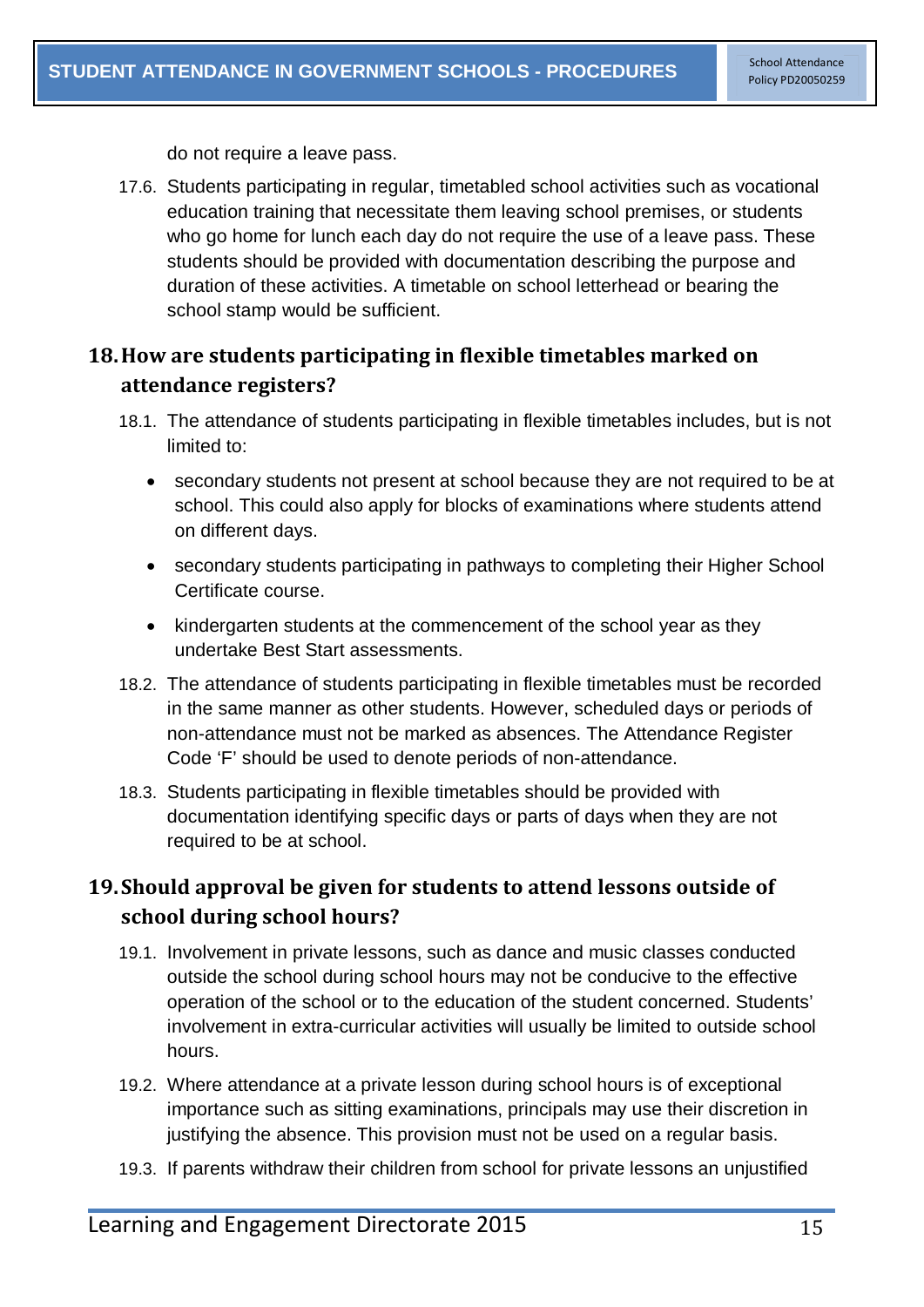absence should be recorded and procedures followed for addressing attendance concerns.

19.4. See the [Exemption from School –](https://www.det.nsw.edu.au/policies/student_admin/attendance/sch_polproc/implementation_2_PD20050259.shtml?level=) Procedures for requirements when considering an application for a certificate of exemption for participation in the entertainment industry, elite sports or elite arts.

**Note:** Higher School Certificate courses conducted outside school, participation in work placement or TAFE based courses are not considered to be private lessons.

## <span id="page-17-0"></span>**20.When should a student's name be removed from the school's Attendance Register?**

Students are removed from the attendance register by having their enrolment status changed in ERN. Students must not have their enrolment status changed in ERN unless one of the following circumstances applies:

- 20.1. Advice has been received from parents that the student is enrolled in a nongovernment or other registered school. Schools should:
	- request that the parent provide the name of the non-government or other registered school so that the enrolment can be confirmed
	- the status of the student should not be changed in ERN (ie the student should not be marked as 'Left') until confirmation of enrolment is received from the enrolling school
	- in cases where confirmation has not been received, take all reasonable measures to attempt to confirm enrolment details. Measures can include contacting the school provided by the parent, requesting information under Chapter 16A, making appropriate contact with the Child Wellbeing Unit if there are concerns for the safety, welfare or wellbeing of the student, or reporting to the Child Protection Helpline if there are significant risk of harm concerns.
- 20.2. The student has enrolled in another NSW government school. The status of the student should not be changed in ERN (ie the student should not be marked as 'Left') until confirmation of enrolment is received from the enrolling school.
- 20.3. Written confirmation provided to the school by the parent including a Registration Number from BOSTES which indicates the student has been registered for home schooling. Where a principal has only received verbal advice from a parent regarding registration for home schooling they can contact attendance officers who will verify the information by checking the databases provided by BOSTES. Principals can only mark as 'Left' once the student's registration is verified.
- 20.4. Students who are still of compulsory schooling age and have successfully completed Year 10, and there is documented evidence that they are engaged in full-time study, employment or a combination of both. 'Full-time' is defined as an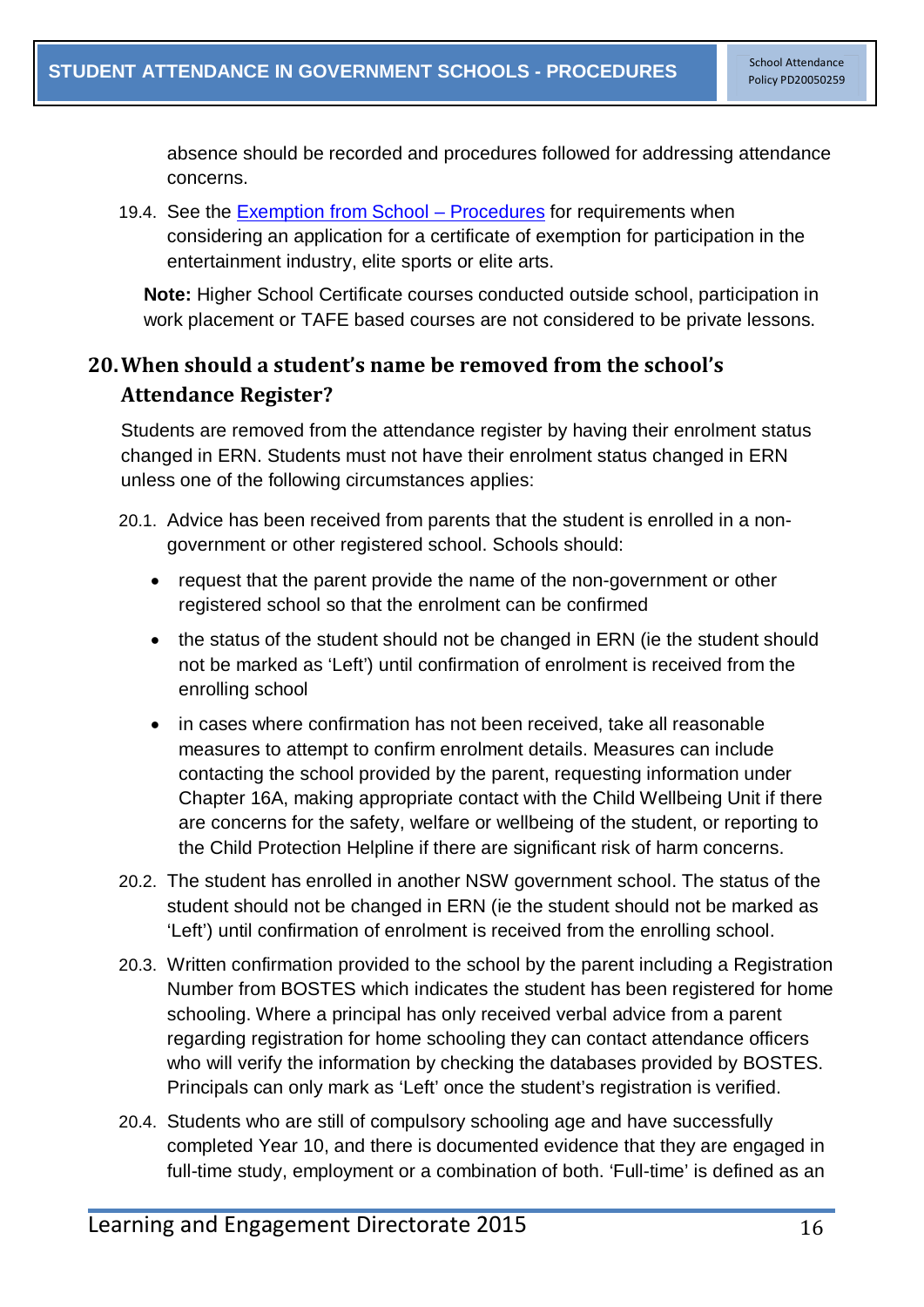average of 25 hours per week or more.

- 20.5. Students who have moved out of New South Wales and have not applied for a cross-border enrolment in New South Wales. Information should be requested from the parent regarding the interstate residential address, or name of school in which the parent intends to enrol the student so that confirmation of enrolment can be sought.
- 20.6. Students who have moved out of New South Wales and the school has received an [Interstate Student Data Transfer Note](http://www.educationcouncil.edu.au/archive/Publications/ISDTN.aspx) from the student's new school.
- 20.7. Student has been expelled from the school in accordance with the Department's [Suspension and Expulsion of School Student –](https://www.det.nsw.edu.au/policies/student_serv/discipline/stu_discip_gov/implementation_2_PD20060316.shtml?) Procedures. The student's enrolment status should not be changed to 'Left – Expelled' in ERN until issues regarding the students educational placement have been resolved and the new enrolment confirmed. See [memorandum DN/12/00162](https://detwww.det.nsw.edu.au/inprincipal/state_office/2012-09-07/z_critical_2.htm) (Intranet Only).

## <span id="page-18-0"></span>**21.What must occur when students are believed to have left the school and their destination is unknown?**

- 21.1. Some students may not be attending school because they may have moved or enrolled elsewhere, and their parents have not notified the school. In some cases the student may not have enrolled in another school.
- 21.2. Prior to the student's name being removed from the Attendance Register (roll) a number of actions need to be confirmed by the principal. This process is managed using the Enrolment Registration Number (ERN) system, using the Registration Status 'Left – Destination Unknown'.
- 21.3. Where the student is of compulsory school age and has been marked as 'absent' for periods exceeding a total of 10 consecutive school days, where the school is open for instruction, and is believed to have left the school, the school should:
	- contact the parent to seek an explanation
	- contact the emergency contact recorded for the child
	- investigate the student's enrolment/registration status on Enrolment Registration Number records (ERN)
	- contact government and non-government schools within a reasonable radius of any presumed new residential address.
- 21.4. Where the school is unable to determine the location of a student following its investigation, the school should submit an Application for Home School Liaison Program support to their local Educational Services Teams. The Home School Liaison Officer (HSLO) will investigate the matter. If, on investigation the enrolment destination cannot be determined the HSLO will advise the principal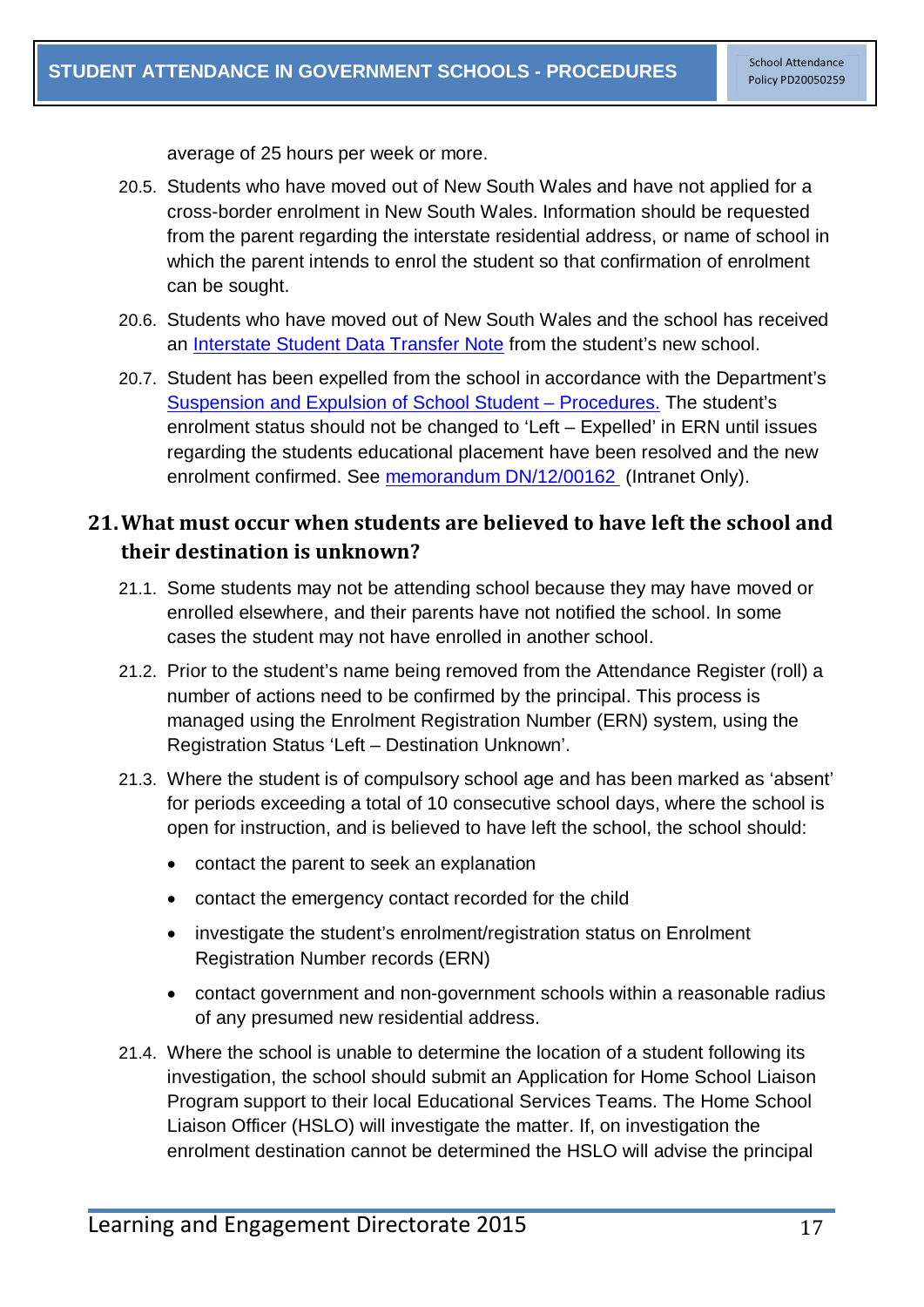that the student's registration can be changed to 'Left – Destination Unknown'.

- 21.5. In changing the student's enrolment status to 'Left Destination Unknown' the principal must ensure:
	- any risk of significant harm issues including educational neglect have been reported to the Child Protection Helpline
	- where the family or student is missing (or their destination is unknown) and there are concerns for their safety, welfare or wellbeing, in line with DEC [Incident Reporting Procedures,](https://detwww.det.nsw.edu.au/policies/administrative/reporting/incident_reporting/incident_proc.pdf) a report is made within 24 hours to the Safety and Security Directorate to determine if the matter has been reported to the Police. Where no report is made the principal is to report the matter to their Local Police
	- the Director Public Schools NSW is informed that following investigation by the Home School Liaison Program the student is unable to be located and their enrolment status has been changed to 'Left – Destination Unknown'
	- If a student is later located the school is able to change the status on the Enrolment Registration Number (ERN) system to 'Left – Located'.
- 21.6. Where the student is of post compulsory school age, their whereabouts are unknown, and the student has not attended school for fifteen consecutive school days for reasons not known to the school, following the school's investigation the status on the Enrolment Registration Number (ERN) system can be changed to 'Left – Destination Unknown'.
- 21.7. If a student's name has been removed from the attendance register because 'their enrolment destination is unknown', absences from the last day of attendance at school are not included as absences for statistical purposes. The Attendance Register (roll) should be amended to reflect this.

## <span id="page-19-0"></span>**22.What is the role of the NSW Police Force?**

- 22.1. Police officers are authorised as attendance officers under Section 122 of the Education Act 1990.
- 22.2. During school hours, an authorised attendance officer or police officer may approach a student who appears to be of compulsory school age and who is not in attendance at school. On presentation of their authorisation card the attendance officer may request the student's name, home address and the name and address of the student's school. They may approach a student who is accompanied by an adult.
- 22.3. A police officer, or authorised attendance officer in the company of a police officer, may accompany the student to his or her home or to the school to verify the information provided.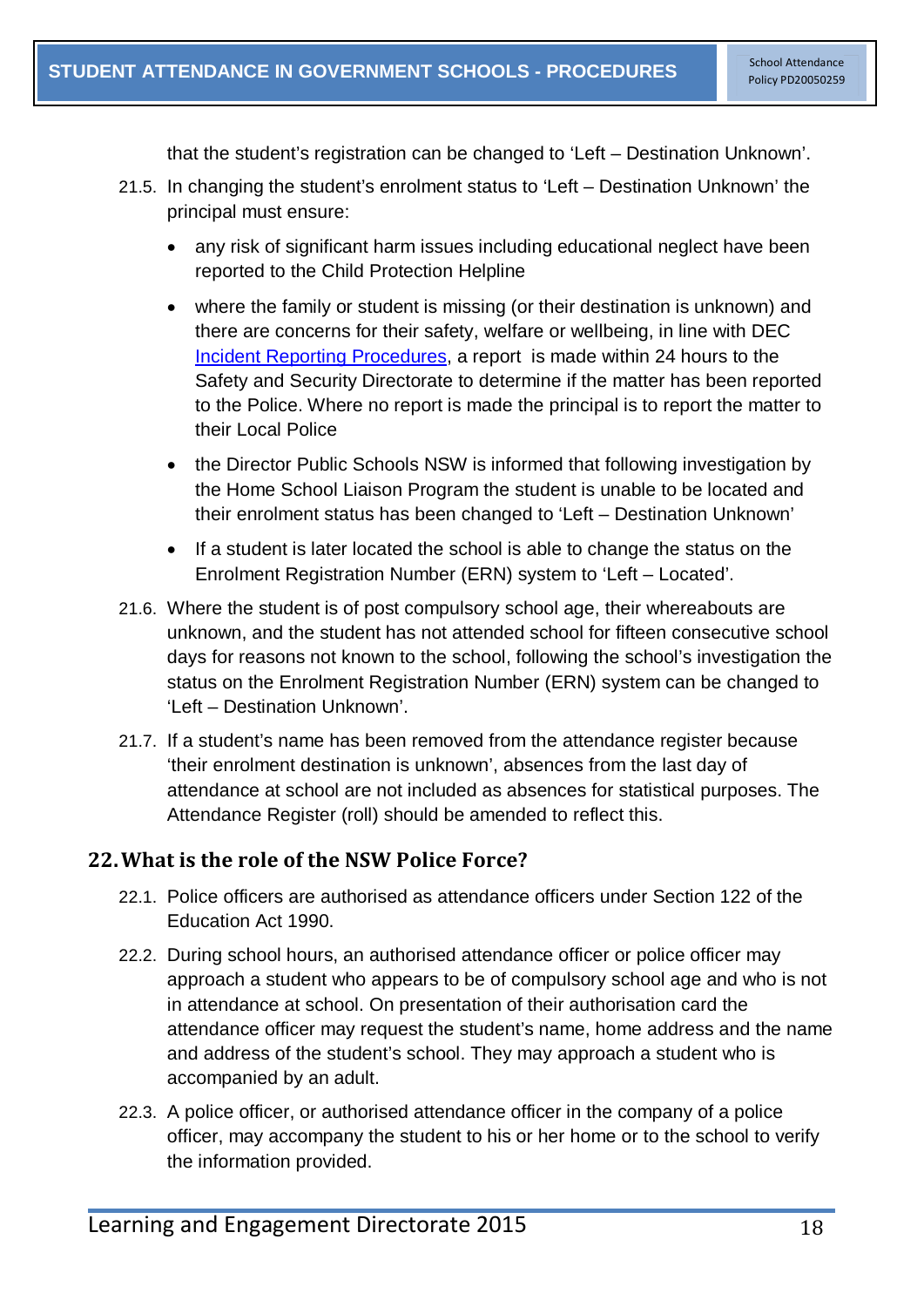- 22.4. Under this authorisation police have no power of arrest, detention or physical restraint.
- 22.5. Police and Departmental attendance officers regularly conduct Joint Anti-Truancy initiatives (JATS) which target student truancy.

## <span id="page-20-0"></span>**23.Definitions**

- 23.1. **Parent:** Includes a carer or other person having the care or custody of a child or young person.
- 23.2. **Unexplained absence:** A student absence where a parent provides no acceptable reason for a student's non-attendance.
- 23.3. **Truancy:** The absence of a student from school without the knowledge or permission of their parent or carer.
- 23.4. **Parent condoned absence:** When a parent or carer causes a student to be absent from school without acceptable reason.
- 23.5. **Explained/justified absence:** A parent has provided an explanation of the student's absence which has been accepted by the principal.
- 23.6. **Explained/unjustified absence:** A parent has provided an explanation of the student's absence which has not been accepted by the principal.
- 23.7. **Unexplained/unjustified absence:** A parent has not provided an explanation of the student's absence within seven days of the occurrence of the absence.
- 23.8. **[Compulsory School Age:](http://www.austlii.edu.au/au/legis/nsw/consol_act/ea1990104/s21b.html)** {See Section 21B of the *[Education Act \(1990\)}](http://www.austlii.edu.au/au/legis/nsw/consol_act/ea1990104/).*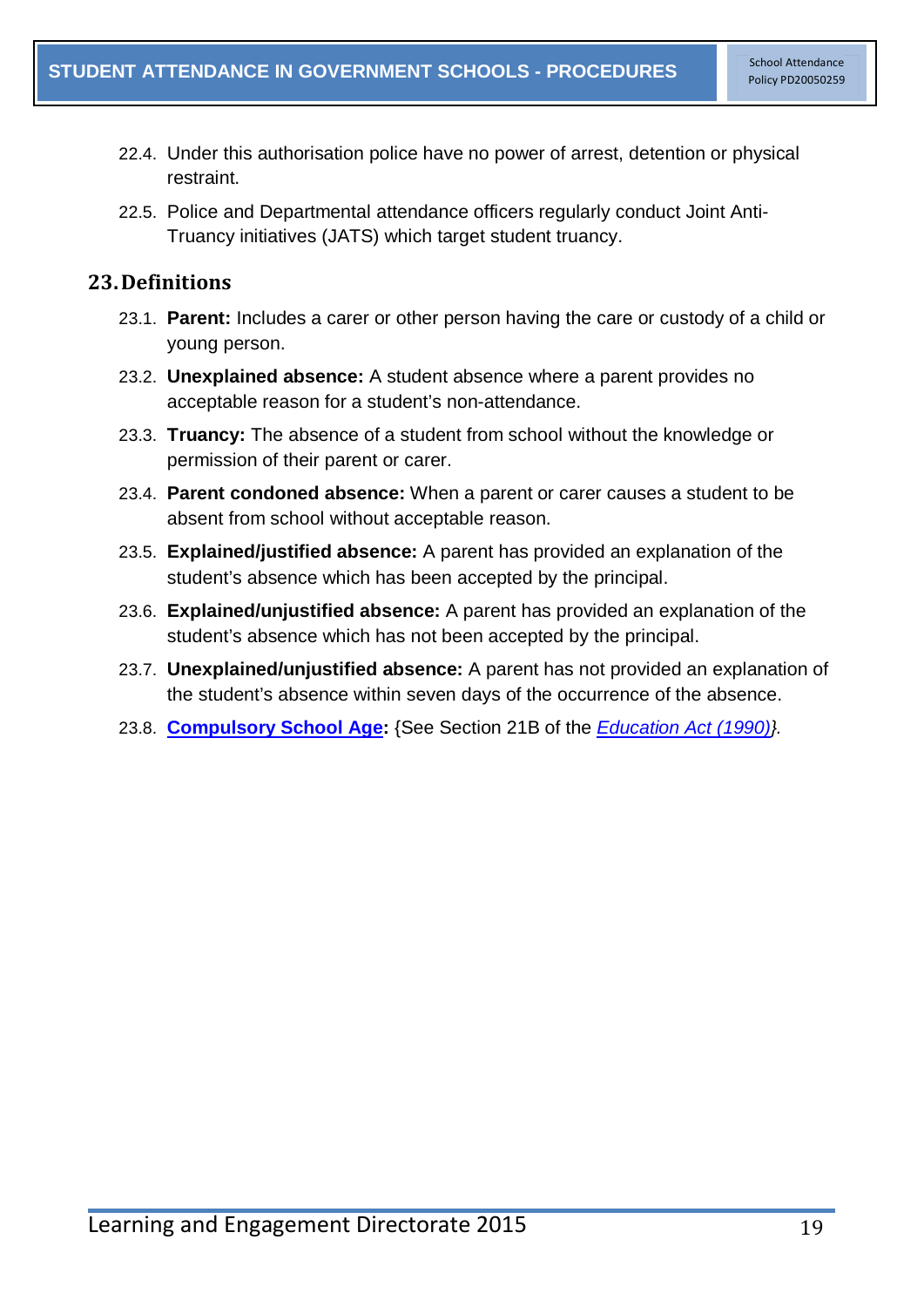#### <span id="page-21-0"></span>**24.Resources to Support the Regular Attendance of Students at School.**

- [Every Student, Every School](http://www.dec.nsw.gov.au/about-us/how-we-operate/national-partnerships/every-student-every-school) is an initiative providing better learning and support for students with a disability, additional learning or behaviour support needs in our public schools. Addressing the learning and support needs of students with a disability strongly supports regular attendance at school.
- A [Guide to Effective Roll Marking](https://detwww.det.nsw.edu.au/media/downloads/intranet/lists/directoratesaz/stuwelfare/stuwellbeing/attendance/roll_mark.pdf) is a resource developed to provide further information to principals and school staff with delegated authority for maintaining School Attendance Registers (rolls) so that they reflect the accurate attendance of students.
- [Attendance Register Codes](https://detwww.det.nsw.edu.au/policies/student_admin/attendance/sch_polproc/reg_codes.pdf)
- [Application for Home School Liaison Support](https://detwww.det.nsw.edu.au/policies/student_admin/attendance/sch_polproc/hslo.pdf)
- Example Letter [Principal to parent advising of Application to the Home School](https://www.det.nsw.edu.au/policies/student_admin/attendance/sch_polproc/let-1.pdf)  [Liaison Program](https://www.det.nsw.edu.au/policies/student_admin/attendance/sch_polproc/let-1.pdf)

#### Information for parents:

The following document is available from the [School Attendance](http://www.schools.nsw.edu.au/studentsupport/programs/attendance.php) webpage on the [Schools Internet](http://www.schools.nsw.edu.au/) site.

• [Compulsory School Attendance –](http://www.schools.nsw.edu.au/media/downloads/schoolsweb/studentsupport/programs/attendance/attend_parents.pdf) Information for Parents

#### Information for schools:

- [Compulsory School Attendance –](http://www.schools.nsw.edu.au/media/downloads/schoolsweb/studentsupport/programs/attendance/attend_schools.pdf) Information for Schools
- Attendance of Aboriginal Students- [Working with families and communities](https://detwww.det.nsw.edu.au/media/downloads/intranet/lists/directoratesaz/stuwelfare/stuwellbeing/discipline_team/Att_Ab_St.pdf) (intranet only)
- **[Legal Issues Bulletins](https://detwww.det.nsw.edu.au/lists/directoratesaz/legalservices/ls/legalissuesbul/bulletinsissued/index.htm)**

#### Information for agencies

• Compulsory School Attendance – [Information for Government and Non-](http://www.schools.nsw.edu.au/media/downloads/schoolsweb/studentsupport/programs/attendance/attend_orgs.pdf)[Government agencies](http://www.schools.nsw.edu.au/media/downloads/schoolsweb/studentsupport/programs/attendance/attend_orgs.pdf)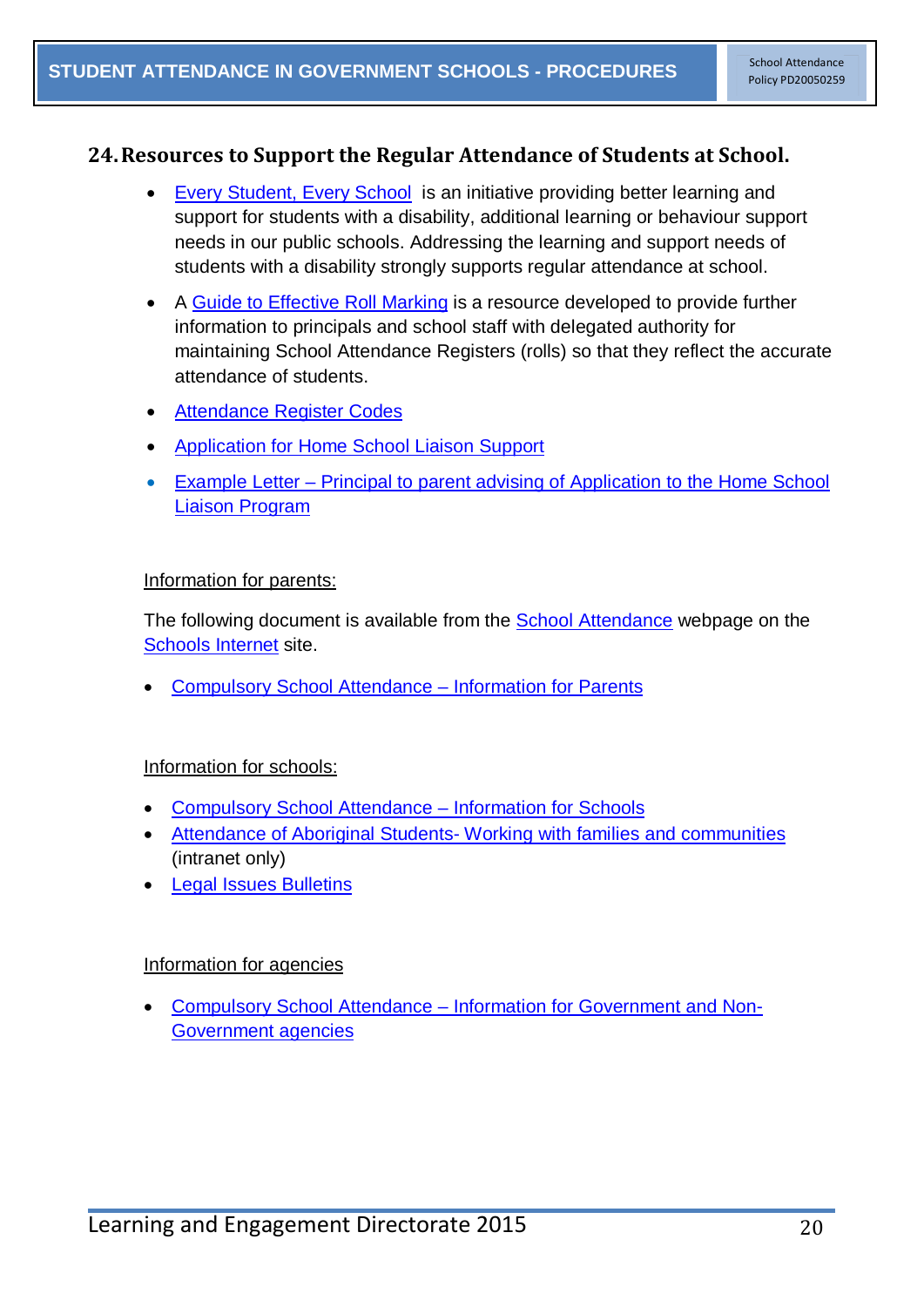# <span id="page-22-0"></span>**25.Appendices**

| <b>Application for Extended Leave (travel or holiday)</b>                                          | Page 22 |
|----------------------------------------------------------------------------------------------------|---------|
| <b>Certificate of Extended Leave</b>                                                               | Page 24 |
| Example letter - declining an application for extended leave                                       | Page 25 |
| Example letter - principal to parent advising of Application to<br>the Home School Liaison Program | Page 26 |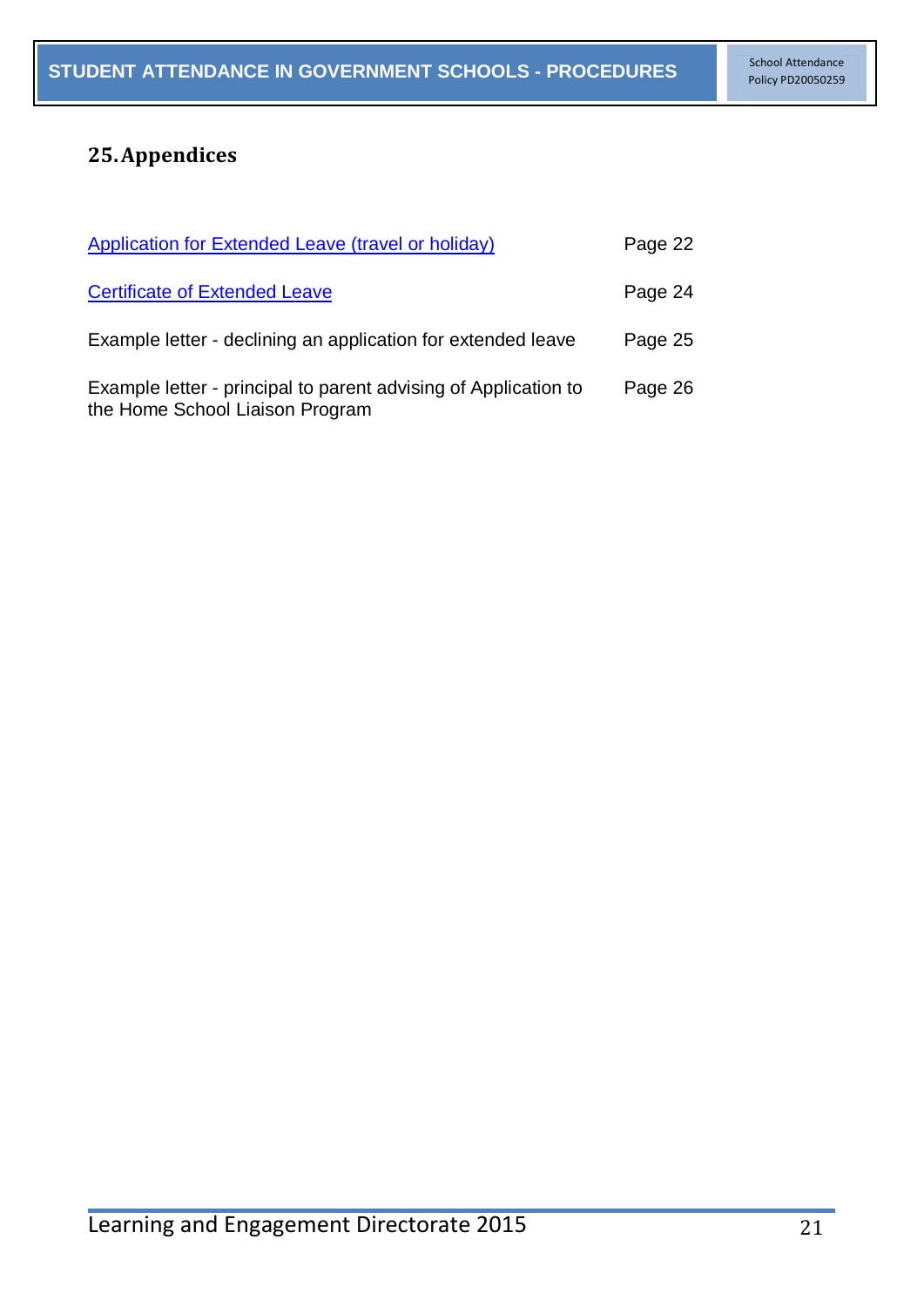# **APPLICATION FOR EXTENDED LEAVE – TRAVEL**



*NOTE: PART A is to be completed by the student's parent and returned to their child's school principal. Separate applications are to be completed for each school if siblings do not attend the same school.*

## **PART A: STUDENT DETAILS**

Please complete table below with details of all students associated with the period of travel:

| <b>FAMILY NAME</b>                                                                                                                                                                                                    | <b>GIVEN NAME</b>                                                              | <b>DOB</b> | <b>AGE</b> | <b>GRADE</b> | <b>SRN</b> |  |  |  |
|-----------------------------------------------------------------------------------------------------------------------------------------------------------------------------------------------------------------------|--------------------------------------------------------------------------------|------------|------------|--------------|------------|--|--|--|
|                                                                                                                                                                                                                       |                                                                                |            |            |              |            |  |  |  |
|                                                                                                                                                                                                                       |                                                                                |            |            |              |            |  |  |  |
|                                                                                                                                                                                                                       |                                                                                |            |            |              |            |  |  |  |
|                                                                                                                                                                                                                       |                                                                                |            |            |              |            |  |  |  |
|                                                                                                                                                                                                                       |                                                                                |            |            |              |            |  |  |  |
|                                                                                                                                                                                                                       |                                                                                |            |            |              |            |  |  |  |
|                                                                                                                                                                                                                       |                                                                                |            |            |              |            |  |  |  |
| _Postcode: ______________<br><u> 1989 - Johann John Stein, marwolaethau (b. 1989)</u>                                                                                                                                 |                                                                                |            |            |              |            |  |  |  |
|                                                                                                                                                                                                                       |                                                                                |            |            |              |            |  |  |  |
| Dates of extended leave applied for: From ____/ ____/ ____ to ____/ ____/                                                                                                                                             |                                                                                |            |            |              |            |  |  |  |
| Number of school days:                                                                                                                                                                                                |                                                                                |            |            |              |            |  |  |  |
|                                                                                                                                                                                                                       |                                                                                |            |            |              |            |  |  |  |
| Relevant travel documentation such as an e ticket or itinerary (in the case of non flight bound travel within Australia only)<br>must be attached to this application.                                                |                                                                                |            |            |              |            |  |  |  |
| <b>DETAILS OF PRIOR EXEMPTIONS/EXTENDED LEAVE - TRAVEL (if applicable)</b>                                                                                                                                            |                                                                                |            |            |              |            |  |  |  |
|                                                                                                                                                                                                                       | Date of prior exemption/extended leave: From: ___/ ___/ ___ to: ___/ ___/ ____ |            |            |              |            |  |  |  |
|                                                                                                                                                                                                                       | Number of school days: ________________                                        |            |            |              |            |  |  |  |
| Copy of Certificate of Exemption/Extended Leave-Travel attached (Please tick $\boxtimes$ ): Yes $\Box$ No $\Box$                                                                                                      |                                                                                |            |            |              |            |  |  |  |
| <b>PARENT DETAILS (Applicant)</b>                                                                                                                                                                                     |                                                                                |            |            |              |            |  |  |  |
|                                                                                                                                                                                                                       |                                                                                |            |            |              |            |  |  |  |
|                                                                                                                                                                                                                       |                                                                                |            |            |              |            |  |  |  |
|                                                                                                                                                                                                                       |                                                                                |            |            |              |            |  |  |  |
| As the parent and applicant, I hereby apply for a Certificate of Extended Leave-Travel and understand my<br>child will be granted a period of extended leave upon acceptance by the principal of the reason provided. |                                                                                |            |            |              |            |  |  |  |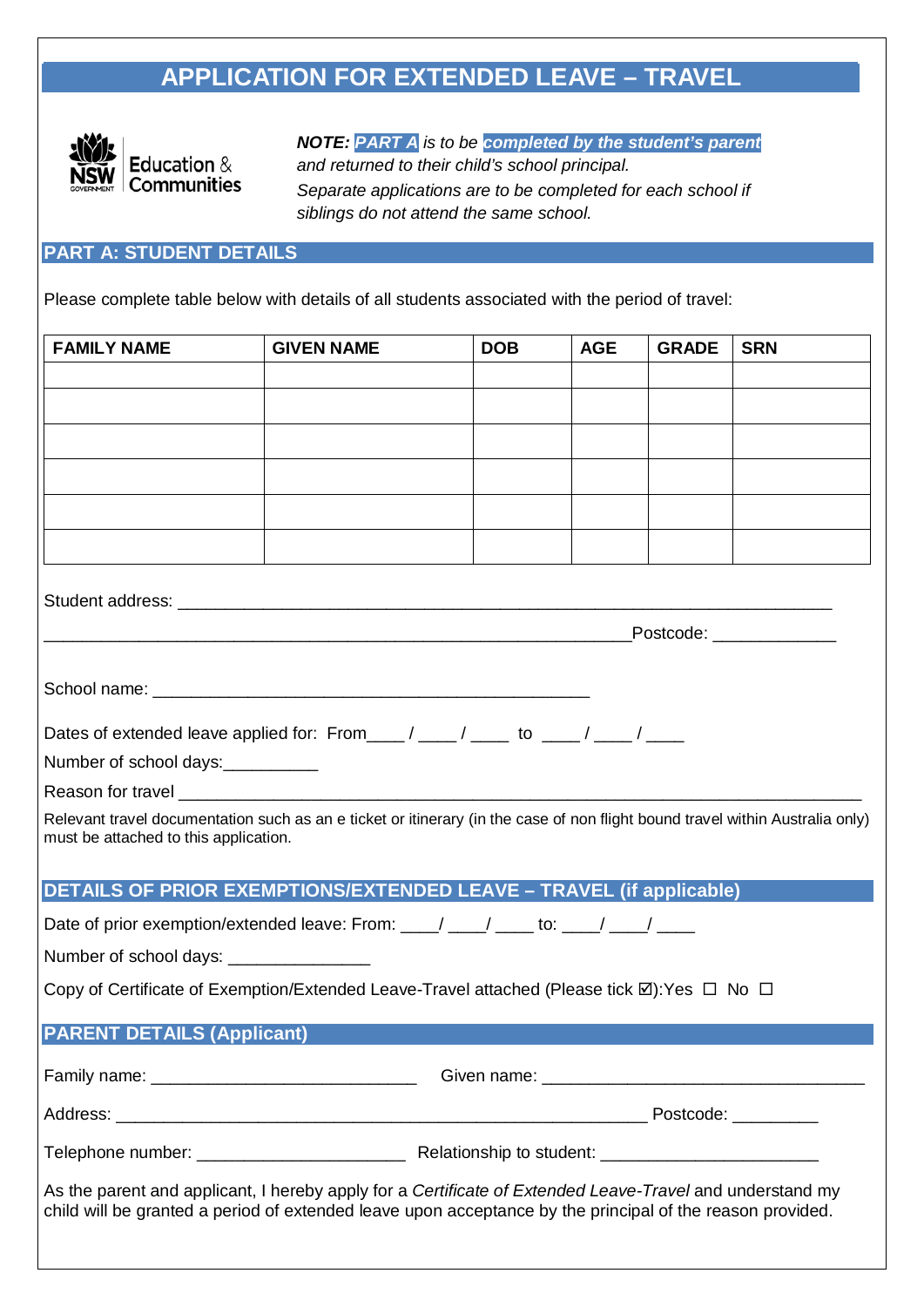I understand that if the application is accepted:

- I am responsible for his/her supervision during the period of extended leave
- The provided period of extended leave is limited to the period indicated
- The provided period of extended leave is subject to the conditions listed on the *Certificate of Extended Leave-Travel*
- The period of extended leave will count towards my child's absences from school

I declare the information provided in this application is to the best of my knowledge and belief; accurate and complete. I recognise that should statements in this application later prove to be false or misleading any decision made as a result of this application may be reversed. I further recognise that a failure to comply with any condition set out in the *Application for Extended Leave- Travel* may result in the provided period of extended leave being cancelled.

Signature of parent/s: \_\_\_\_\_\_\_\_\_\_\_\_\_\_\_\_\_\_\_\_\_\_\_\_\_\_\_\_\_\_ Date: \_\_\_\_ / \_\_\_\_ / \_\_\_\_

#### **PRIVACY STATEMENT**

The Department of Education and Communities is subject to the Privacy and Personal Information Protection Act 1998. The information that you provide will be used to process your child's *Application for Extended Leave-Travel* during the period indicated.

-----------------------------------------------------------------------------------------------------------------------------------------------------------------------------

It will only be used or disclosed for the following purposes.

- General student administration relating to the education and welfare of the student
- Communication with students and parents
- To ensure the health, safety and welfare of students, staff and visitors to the school
- State and National reporting purposes
- For any other purpose required by law.

The information will be stored securely. You may access or correct any personal information by contacting the school. If you have a concern or complaint about the way your personal information has been collected, used, or disclosed, you should contact the school.

#### **PART B : TO BE COMPLETED BY THE PRINCIPAL**

| I accept this Application for Extended Leave- Travel (Please tick one box $\boxtimes$ ):               |                                                                                                                      |
|--------------------------------------------------------------------------------------------------------|----------------------------------------------------------------------------------------------------------------------|
| $\square$ No $\square$<br>Yes                                                                          |                                                                                                                      |
| Please provide more detail here (if required):                                                         |                                                                                                                      |
|                                                                                                        |                                                                                                                      |
|                                                                                                        |                                                                                                                      |
|                                                                                                        | <u> 1980 - Jan James James James James James James James James James James James James James James James James J</u> |
|                                                                                                        |                                                                                                                      |
| Principal's name (please print): ________________________Telephone number: ____________                |                                                                                                                      |
|                                                                                                        |                                                                                                                      |
| Note: Please complete the Certificate of Extended Leave - Travel if requested leave is to be provided. |                                                                                                                      |
|                                                                                                        |                                                                                                                      |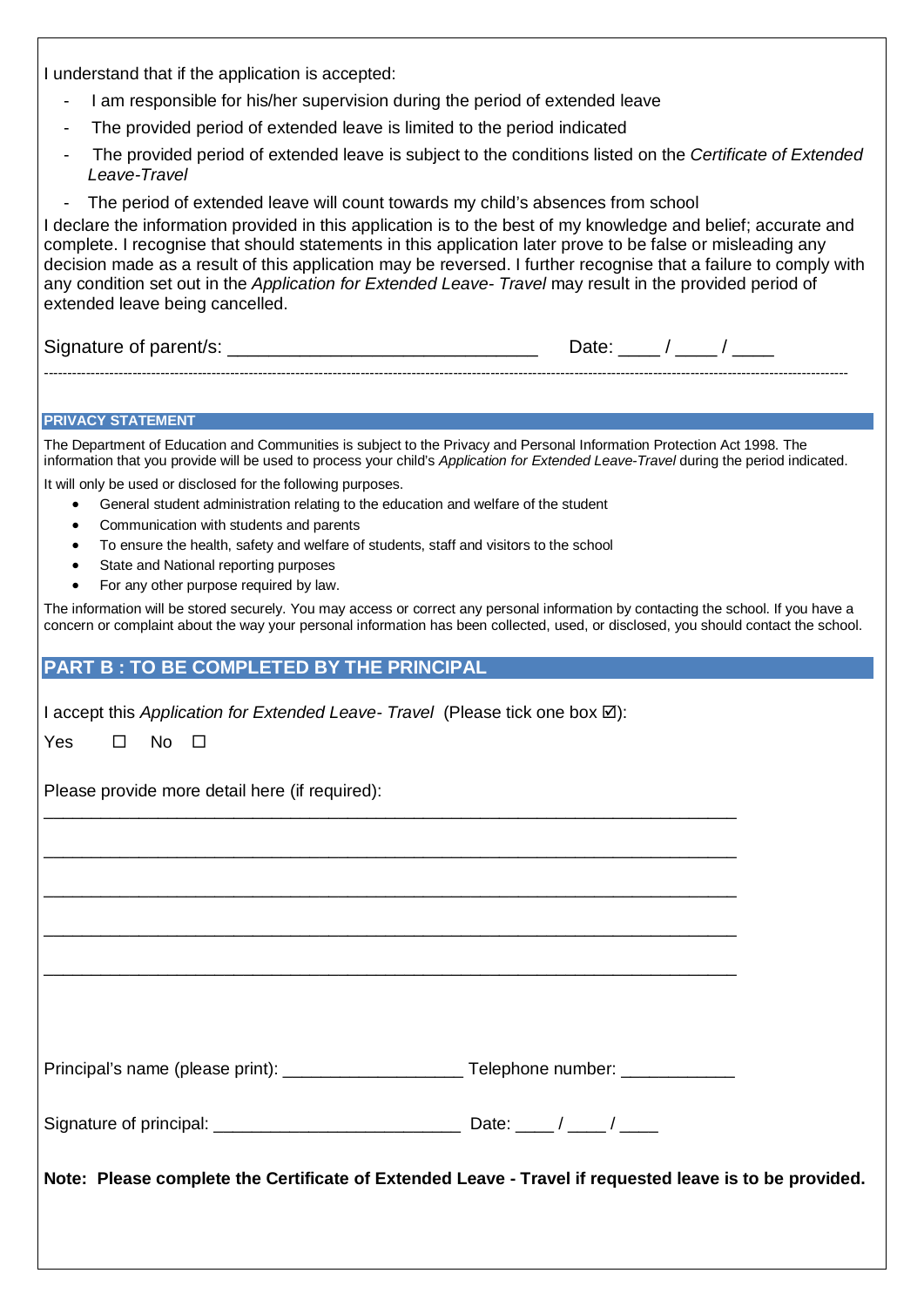# **CERTIFICATE OF EXTENDED LEAVE - TRAVEL**



**The student/s whose details appear below has been provided a period of extended leave from school for the purpose of travel.**

**Where an application is made by a parent with more than one child a separate copy of this** *Certificate* **should be placed in each student's file.**

#### **STUDENT DETAILS**

Please complete table below with details of all students associated with the period of travel:

|                                                                                                                                                                                                 | <b>FAMILY NAME</b>                                                                                                                            | <b>GIVEN NAME</b>                                                                                                        | <b>DOB</b> | <b>AGE</b> | <b>GRADE</b> | <b>SRN</b> |  |  |
|-------------------------------------------------------------------------------------------------------------------------------------------------------------------------------------------------|-----------------------------------------------------------------------------------------------------------------------------------------------|--------------------------------------------------------------------------------------------------------------------------|------------|------------|--------------|------------|--|--|
|                                                                                                                                                                                                 |                                                                                                                                               |                                                                                                                          |            |            |              |            |  |  |
|                                                                                                                                                                                                 |                                                                                                                                               |                                                                                                                          |            |            |              |            |  |  |
|                                                                                                                                                                                                 |                                                                                                                                               |                                                                                                                          |            |            |              |            |  |  |
|                                                                                                                                                                                                 |                                                                                                                                               |                                                                                                                          |            |            |              |            |  |  |
|                                                                                                                                                                                                 |                                                                                                                                               |                                                                                                                          |            |            |              |            |  |  |
|                                                                                                                                                                                                 | Postcode: ____________                                                                                                                        |                                                                                                                          |            |            |              |            |  |  |
|                                                                                                                                                                                                 |                                                                                                                                               |                                                                                                                          |            |            |              |            |  |  |
|                                                                                                                                                                                                 |                                                                                                                                               | Dates of extended leave: From $\frac{1}{\sqrt{2}}$ / $\frac{1}{\sqrt{2}}$ to $\frac{1}{\sqrt{2}}$ / $\frac{1}{\sqrt{2}}$ |            |            |              |            |  |  |
|                                                                                                                                                                                                 |                                                                                                                                               |                                                                                                                          |            |            |              |            |  |  |
|                                                                                                                                                                                                 | Reason for providing the period of extended leave:                                                                                            |                                                                                                                          |            |            |              |            |  |  |
|                                                                                                                                                                                                 |                                                                                                                                               |                                                                                                                          |            |            |              |            |  |  |
|                                                                                                                                                                                                 |                                                                                                                                               |                                                                                                                          |            |            |              |            |  |  |
|                                                                                                                                                                                                 |                                                                                                                                               |                                                                                                                          |            |            |              |            |  |  |
|                                                                                                                                                                                                 |                                                                                                                                               | Conditions applicable to providing the period of extended leave:                                                         |            |            |              |            |  |  |
|                                                                                                                                                                                                 |                                                                                                                                               |                                                                                                                          |            |            |              |            |  |  |
|                                                                                                                                                                                                 |                                                                                                                                               |                                                                                                                          |            |            |              |            |  |  |
|                                                                                                                                                                                                 |                                                                                                                                               |                                                                                                                          |            |            |              |            |  |  |
|                                                                                                                                                                                                 |                                                                                                                                               |                                                                                                                          |            |            |              |            |  |  |
|                                                                                                                                                                                                 |                                                                                                                                               | It has been explained to the parent of the above mentioned student/s that they are responsible for his/her               |            |            |              |            |  |  |
| supervision during the provided period of extended leave.                                                                                                                                       |                                                                                                                                               |                                                                                                                          |            |            |              |            |  |  |
| The parent understands that the period of extended leave is limited to the period indicated and<br>acknowledges that the provided period of extended leave is subject to the conditions listed. |                                                                                                                                               |                                                                                                                          |            |            |              |            |  |  |
|                                                                                                                                                                                                 |                                                                                                                                               |                                                                                                                          |            |            |              |            |  |  |
|                                                                                                                                                                                                 | This certificate has been issued without alteration and must be produced<br>when requested by police or other authorised attendance officers. |                                                                                                                          |            |            |              |            |  |  |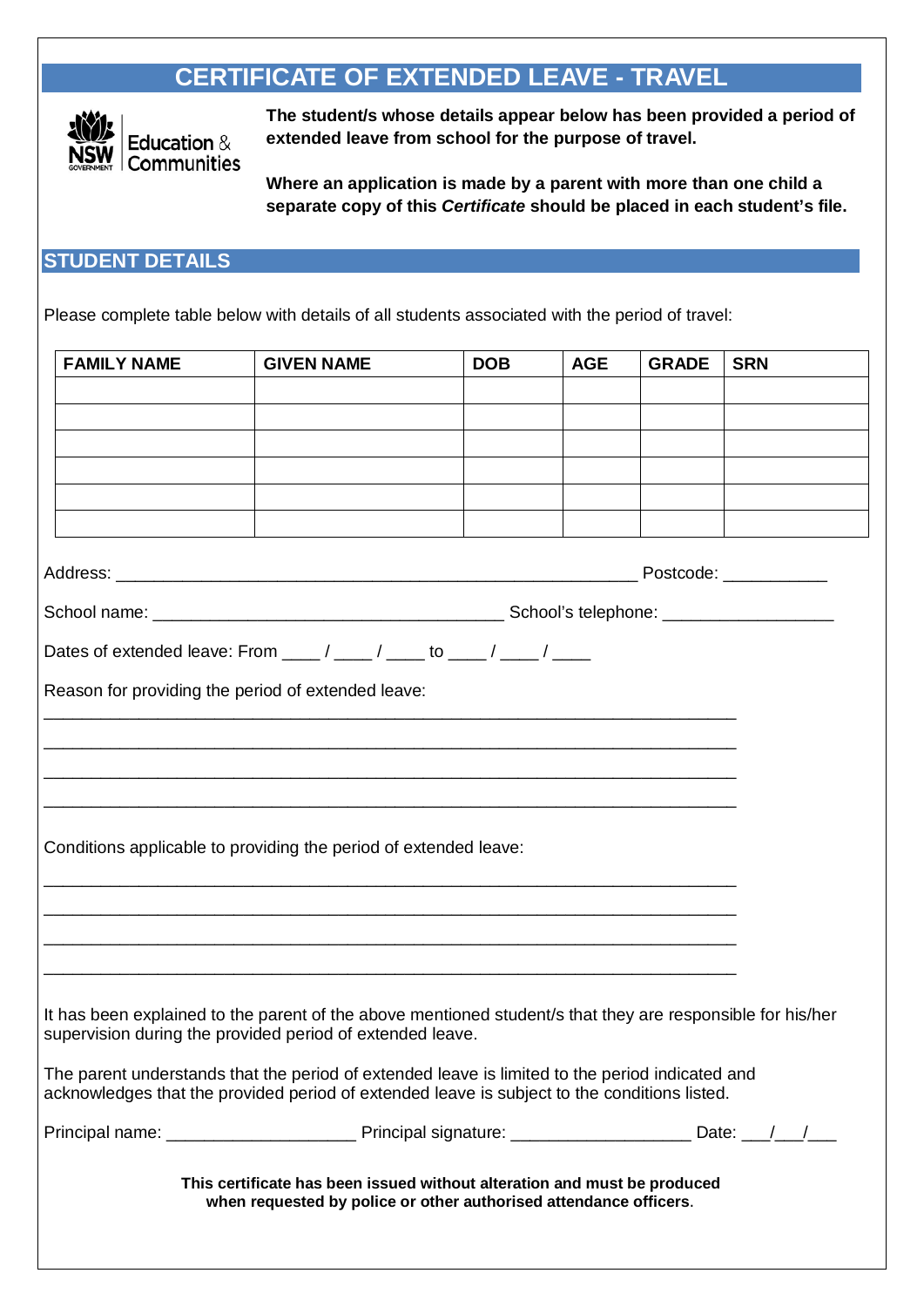## **Example Letter**

## **Declining an Application for a Certificate of Extended Leave – Travel**

#### **On school letterhead**

Correspondence Name Correspondence Address Student SRN:

Dear Correspondence Name

You recently applied for a Certificate of Extended Leave – Travel for **Student Name** from attendance at school. Certificates of Extended Leave - Travel are provided when it has been clearly demonstrated by the applicant that the leave is necessary or desirable, and that alternatives to providing leave such as distance education, have been considered. Further, the period of extended leave must be in the student's best interests in the short and long term.

I have carefully considered your application and I am not satisfied that the requested leave is in **Student Name's** best interest. My reasons for declining your application are ……………………………………………………………………………

Please note any absences in relation to your application for extended leave will be recorded as unjustified in **Student's First Name** student records and school reports.

If you wish to discuss this application further with me please contact the school on school's phone number to arrange an appointment.

You have the right to appeal this decision if you consider that correct procedures have not been followed or that an unfair decision has been made.

Yours sincerely,

Principal's Name Principal **Insert date**